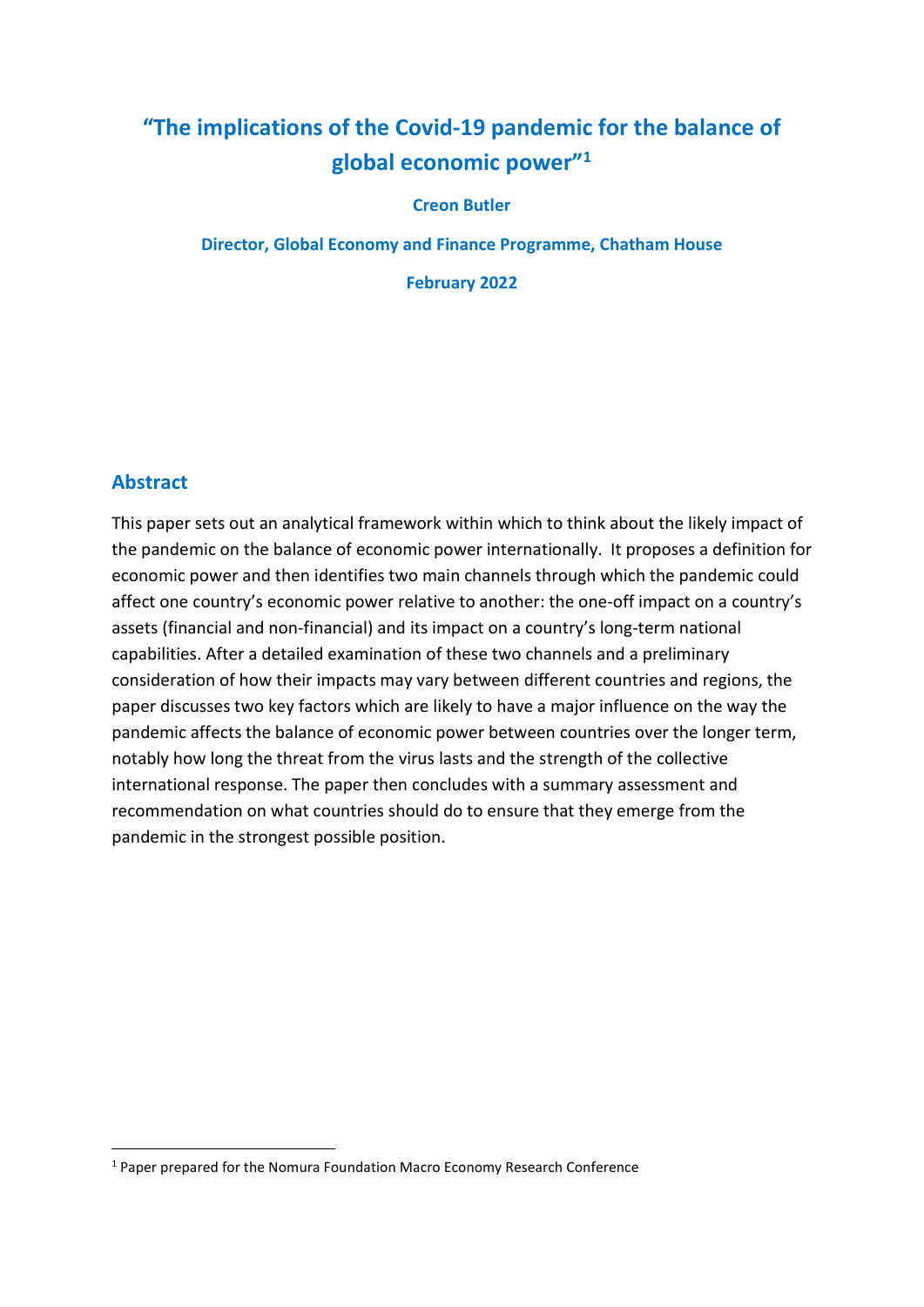### **Contents**

Introduction

Definition of economic power

Main channels through which the pandemic is likely to affect economic power

Shock to financial and non-financial assets

- Impact on public debt
- Impact on private financial assets
- Impact on human capital
- Impact on business capital

Impact on long-term national capabilities

- Development and diffusion of technologies
- Government effectiveness
- Individual behaviours

Scenario analysis

Summary and conclusions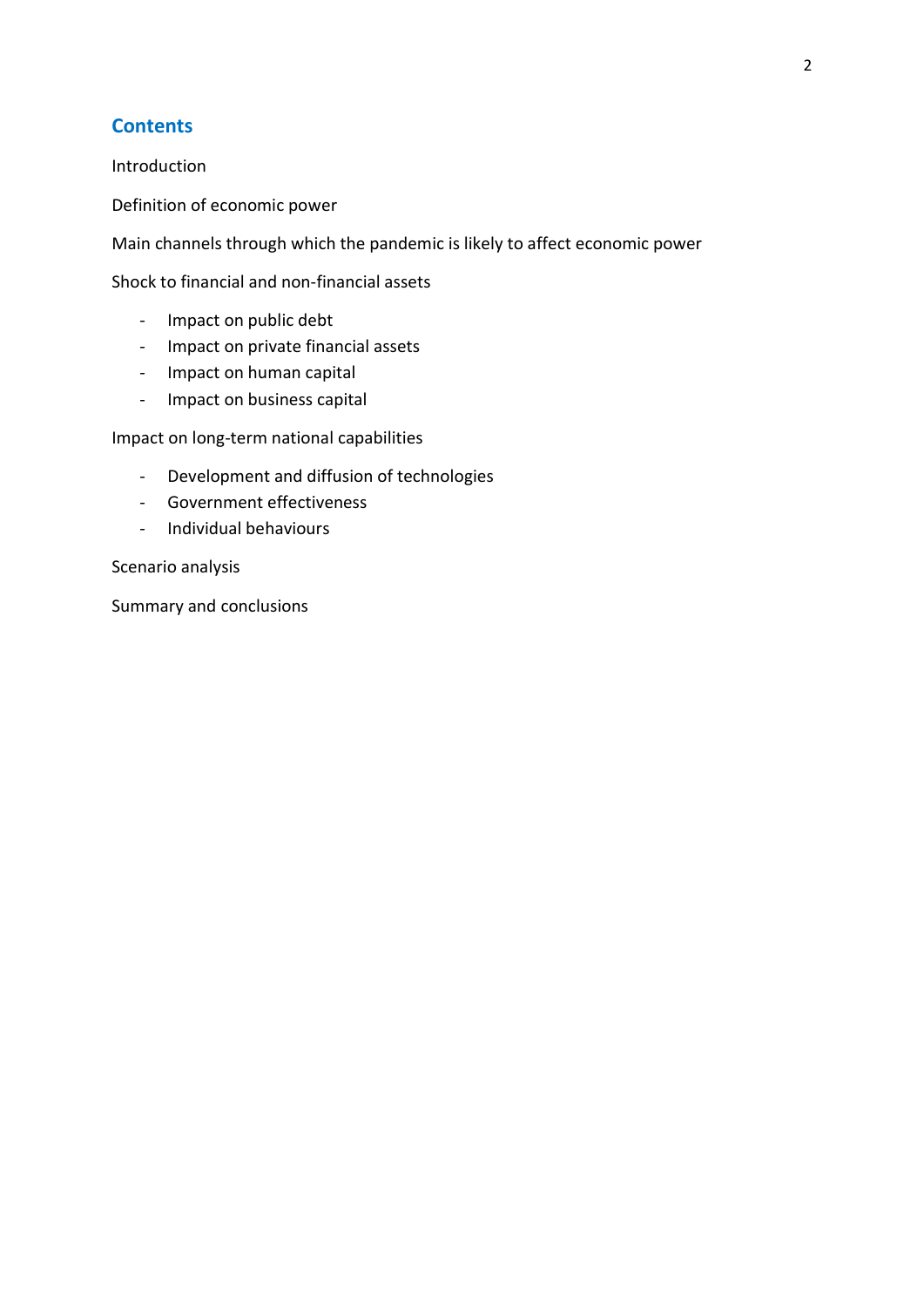### Introduction

The effect of the pandemic on the global economy has in several respects been like a global conflict. Every country in the world has been affected, by the virus itself, by the measures taken to control it, and by the economic fallout.

By the end of January there had been 364 mn confirmed infections and 5.6 mn confirmed deaths worldwide<sup>2</sup> with the true figures likely to be much higher. The cumulative cost of covid-related financial measures since March 2020 amounts to US\$ 16 tn, while, on average, public debt as a share of GDP has risen from 84% in autumn 2019 to 98% in 2021. It has been estimated that, globally, an extra 65-70 mn people were in extreme poverty in 2021 compared to what would have been the case if the pandemic had not occurred.

To combat the pandemic governments have been forced to intervene on an unprecedented scale and scope (again normally only seen in wartime) restricting basic freedoms and impacting on daily lives. In addition to public health measures (lock downs, social distancing, mask mandates) and the creation of vast new testing and vaccination programmes, governments have intervened extensively in monetary and fiscal policy, education, transport, housing, policing and social policy. And while these interventions have usually attracted majority public support, some countries have seen an increasingly vocal minority which rejects the case for mandatory common protective measures, arguing instead for responsibility to lie with the individual.

As in a global conflict, the pandemic has given an enormous boost to technological development and diffusion through society, ranging from vaccine development to diffusion of on-line meeting software. It has also set in train political changes and reforms to government organisation which may take a number of years to work through.

But in some respects, things are very different to wartime. The pandemic has led to enormous loss of life, but mainly among older or otherwise vulnerable groups in society, rather than among the young. It has had a massive effect on daily lives, but has not resulted in mass displacement of population. It has consumed vast resources that might otherwise have been available for other uses and disrupted manufacturing and supply systems, but there is no physical destruction of infrastructure. And rather than fragmenting into alliances, international cooperation has - to a limited extent - stepped up (albeit much less that one would have wished, or expected, given the nature of the threat and the very obvious benefits of collaboration).

Similarly, while a war often has clear winners and losers at its conclusion, and there are enormous disparities in the short term impact of the virus – 2600 deaths for every million people in the US so far vs 4 deaths for every million people in China - it may not be clear for at least several years after the pandemic has receded which countries will be in a stronger

<sup>2</sup> https://covid19.who.int/table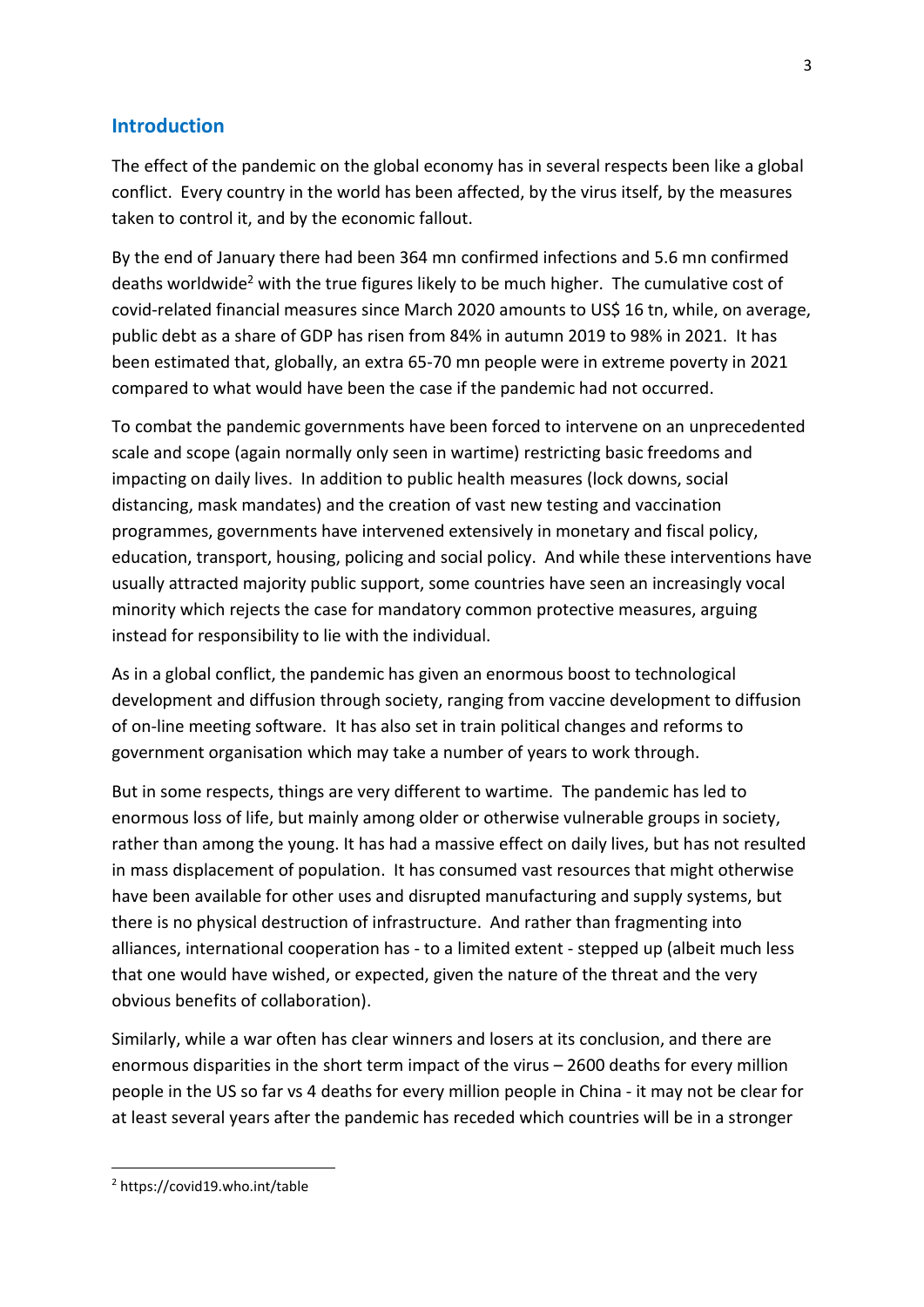position economically and politically relative to others, as a result of the pandemic, and which will see the opposite effect.

This is illustrated by the current position in China. On the one hand the Chinese authorities have been very successful in maintaining a near "zero tolerance" approach to covid within Chinese borders, to the extent that the number of cases per week at the end of January was running at around 1600 (out of a population of 1.4bn) compared with 4.2 million in the US . But this has come at the price of very strict controls on physical interaction of the Chinese population with the outside world. This is unlikely to be sustainable over the medium term, and yet at the same time it is now very unlikely that the wider world will move to a zero tolerance approach similar to China's. So China will at some stage have to abandon its zero tolerance approach. But doing so could be very costly, particularly given the lower effectiveness of Chinese vaccines based on traditional non-MRNA technology. Recently published modelling suggests that a decision to open up travel in China now, notwithstanding very high rates of vaccination, could lead to 600,000 cases a day. What at one stage appeared to be a major economic success for China, and other countries with a similar approach, could therefore yet become a serious disadvantage.

And it could also be the case that countries which have had major policy failures early on, whether in public health or economic policy, learn from this relatively quickly, and overtake other countries in the effectiveness of their response to subsequent phases of the pandemic. Thus, the UK's success in achieving a very rapid vaccination and booster rollout in 2021 followed major difficulties in the acquisition of Personal Protective Equipment (PPE) and initial development of test and trace infrastructure in 2020.

Following a discussion of what we mean by the balance of economic power, this paper focuses on three main issues.

First, drawing on the experience of the past two years, it identifies two main channels (or categories of effect) through which covid is likely to impact on national economic power, over the medium to long-term. These are (a) the one-off impact of the pandemic on a country's financial and non-financial assets, and (b) the long-term changes in a country's capabilities as a result of shifts in behaviour by governments, firms and citizens.

Second, it discusses which of these channels, and which of the effects they encompass, is likely to be most important in determining the relative economic power of different countries or regions, and looks at some of the evidence to date on how different countries and regions are performing.

Much depends on the effectiveness of remedial action in a particular area following the pandemic shock. Some countries will be better able to organise this response than others (e.g. providing for remedial teaching or spreading the reduction of excessive public debt over a long period of time).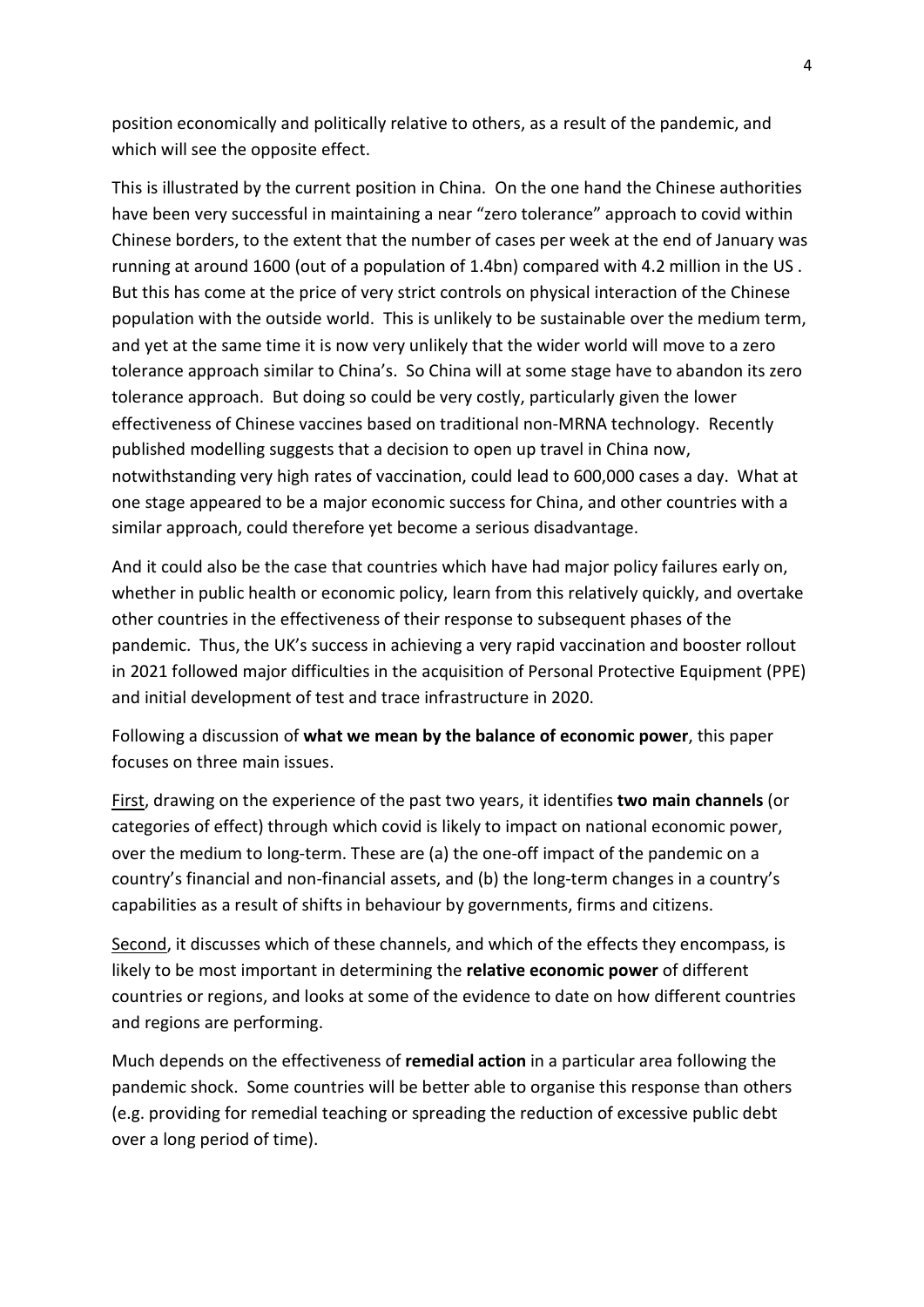Another factor will be the extent of changes required to protect against future threats and how countries respond (e.g. some countries may be more willing or able to build redundancy into government systems to provide spare capacity in the event of shocks than others). The extent to which individuals and institutions in a given society are sufficiently flexible to embrace new ways of doing things will also be critical.

Third, the paper considers how the above findings may be changed under **different** scenarios regarding (a) the period over which the pandemic lasts (e.g. as a result of the appearance of new variants) and (b) the future level of international economic cooperation.

## Definition of "economic power"

Before the impact of the pandemic on economic power can be discussed, we first need to define what we mean by the latter phrase. This paper will use the following definition.

A country's economic power comprises two elements. First, is its ability to deliver prosperity and economic security to its population over the medium to long-term.

And second, is its ability to deploy economic assets and capabilities (such as locally owned and controlled firms, markets, financial assets controlled by its population, and its position in global economic governance) to achieve economic and non-economic ends internationally.

This is a definition of "absolute" economic power. An analysis of the "balance of economic power" requires a comparison of the position of one country (or region), under this definition, relative to another.

Ahead of considering the impact of the pandemic on this definition of economic power, five points should highlighted:

First that the pandemic has, to some degree, changed our view of what matters in determining economic power .

Previously we might have focussed on knowledge networks, trading relationships, and reputation/brand, as well as technological/innovative capacity (reflected in the strength of universities and R&D spending) and the strength of one's institutions, as well as legal and regulatory frameworks. This is all still true. But we now also put more weight on such assets and capabilities as secure and resilient supply chains, certain specific technological capabilities (particularly in health, but also on-line video technology), government technical and administrative capacity, and overall population health.

Second, some effects of the pandemic will be asymmetric, strengthening a country's ability to deliver prosperity and economic security, but not making a discernible difference to its ability to project power internationally. The opposite may also apply.

Third, while every country in the world has had to respond to the pandemic, there are enormous differences in the form this response has taken and some of these differences could be very significant for economic power over the long-term. Thus, countries which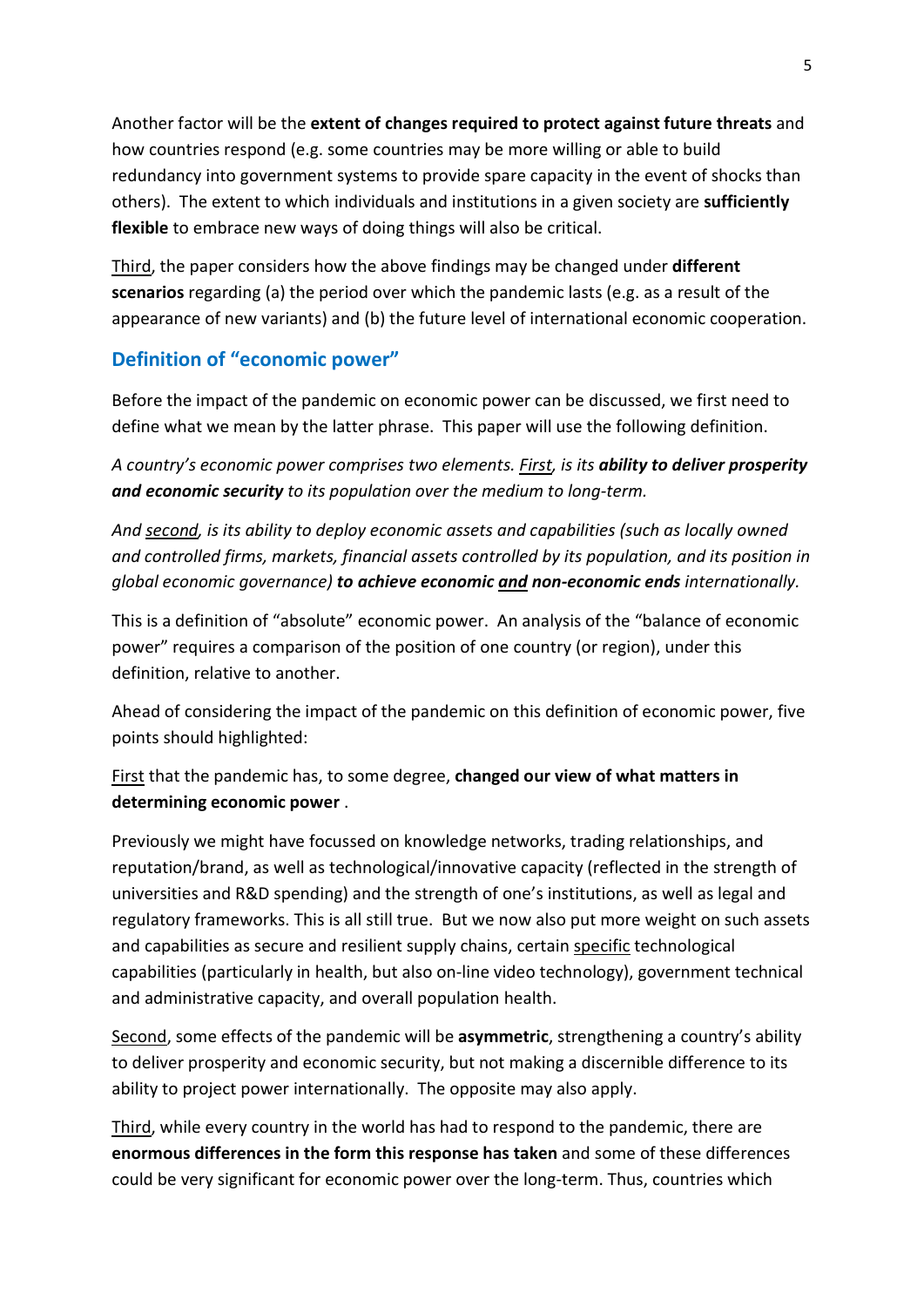imposed extensive lockdowns and those that put in place very generous support packages for the workers affected will face substantially different consequences (both good and bad) to those that did neither of these things.

Fourth, one of the main routes through which the pandemic has affected economic power is through its interaction with other key drivers of change, a number of which predated the pandemic. These include, in particular, demographic pressures (as older age groups are more vulnerable to the virus), climate change and biodiversity loss (as the pandemic has demonstrated the scale and speed at which public expenditure can be increased in an emergency), the impact of new technologies (notably AI, big data etc.) and the impact of rising geopolitical tensions (which has contributed to the limited degree of international cooperation), particularly those between the US and China. In some cases the pandemic may simply have accelerated changes that are already underway (without changing the direction), but in certain areas, the pandemic has arguably put countries on a fundamentally different track in terms of their economic development. Disentangling what would have happened anyway as a result of these underlying drivers from what is happening only because of the way the pandemic has interacted with these drivers can be very difficult.

Fifth, while the pandemic may have a significant impact on economic power, this is not necessarily a zero sum game. Thus the potential productivity boost from more rapid development and adoption of on-line technology may only change the balance of economic power if one country is able to capture the available gains more quickly or more extensively than another.

# Main channels through which the pandemic is likely to affect economic power

In the light of the above definition and these considerations, one can identify two main channels through which the pandemic could affect a country's relative economic power.

The first channel is the one-off impact of the pandemic on a country's assets (financial and non-financial).

On the financial side, this could include the impact on public debt and private assets. On the non-financial side, it could include the impact on human capital (lost from disrupted schooling), business capital (particularly in small and medium enterprises), and on more intangible assets, such as a country's position as a travel hub or at the centre of critical global supply chains.

By their nature these one off impacts may be relatively straightforward to address if the right policies are put in place. But, if this is not the case, they may end up having a longer lasting impact on economic potential. For example, the experience of the British Empire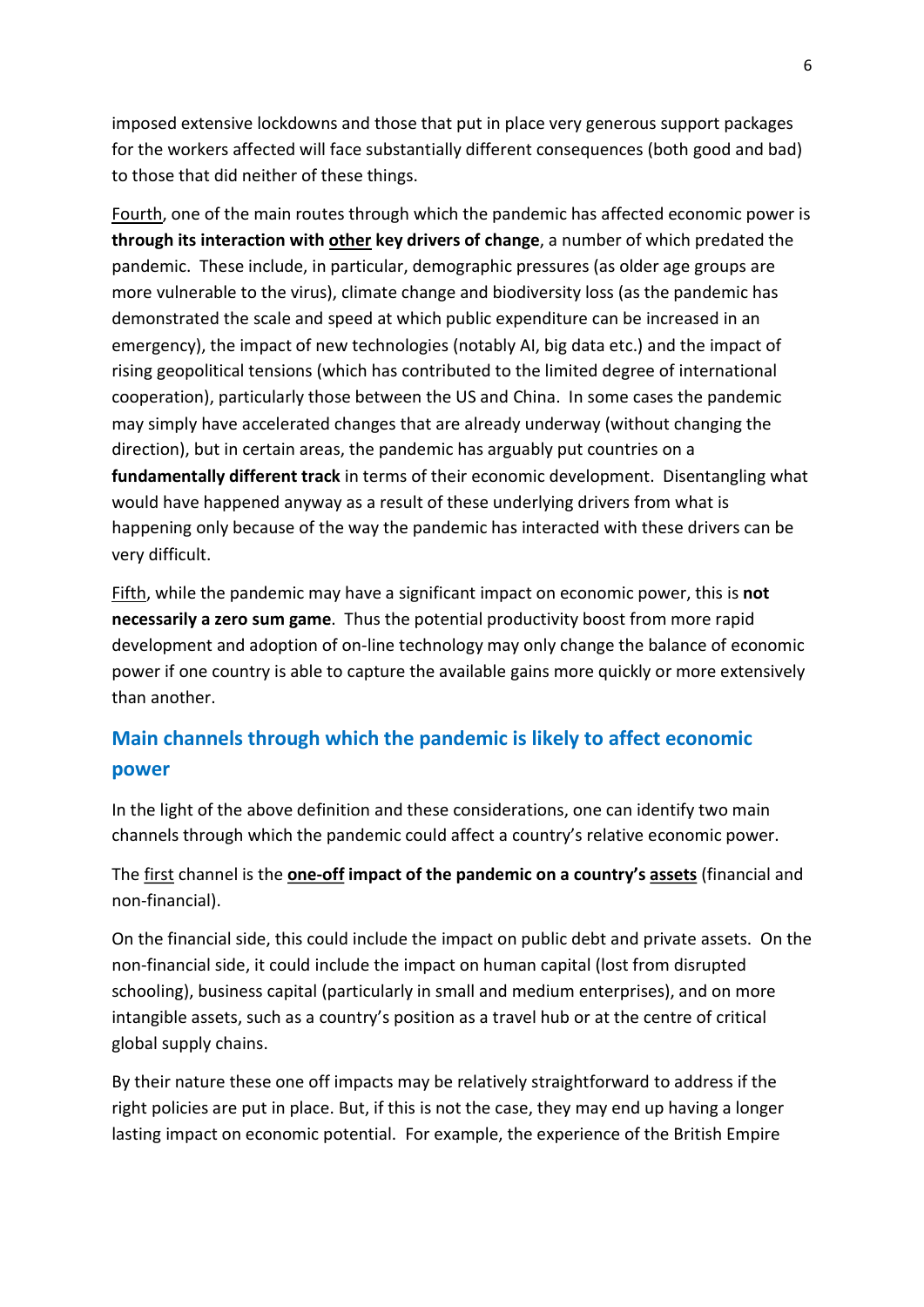after WW1 showed that overseas markets, once lost, were not regained, even after the conflict had ended.

The second channel is the fundamental impact the pandemic may have on a country's **long**term capabilities as a result of individual or organisational experience and resulting changes in behaviour. Among the most important effects under this channel are likely to be:

- the diffusion of technology through the entire economy (particularly on-line working);
- changes to the **effectiveness of government** (e.g. through new, more efficient, institutional structures, enhanced IT and a greater use of large data sets);
- the impact on the behaviour of citizens (e.g. changes in consumer tastes, attitudes to hygiene or attitudes to certain kinds of work).

All three of these effects will influence the level and volatility and composition of economic growth.

Some effects under both channels will impact all countries fairly equally, particularly if manifest in scientific discoveries or the behaviour of large corporations operating all over the world, as these will typically spread very quickly<sup>3</sup>. But others, which are less transferable, could lead to significant differences in the relative economic position of individual countries.

In both cases, much could depend on a country' **starting position**. Thus, an economy that is more dependent on tourism or hosting and international travel hub may initially be more affected by travel restrictions and domestic lock downs than one that is more dependent on trade in goods (Germany and China). However, it is also possible that the first country will manage to shift more effectively to on-line working and experience a major productivity boost with lasting effects on its relative position.

In the next two sections we look at the two channels identified above in more detail and consider how they may affect the relative economic power of individual countries, with a particular focus on the Europe (including the EU and UK), US, China, Japan, and the developing world.

# Shock to financial and non-financial assets

We begin with the first channel, namely the one-off impact of the pandemic on a country's assets.

<sup>&</sup>lt;sup>3</sup> Richard Baldwin "The Great Convergence".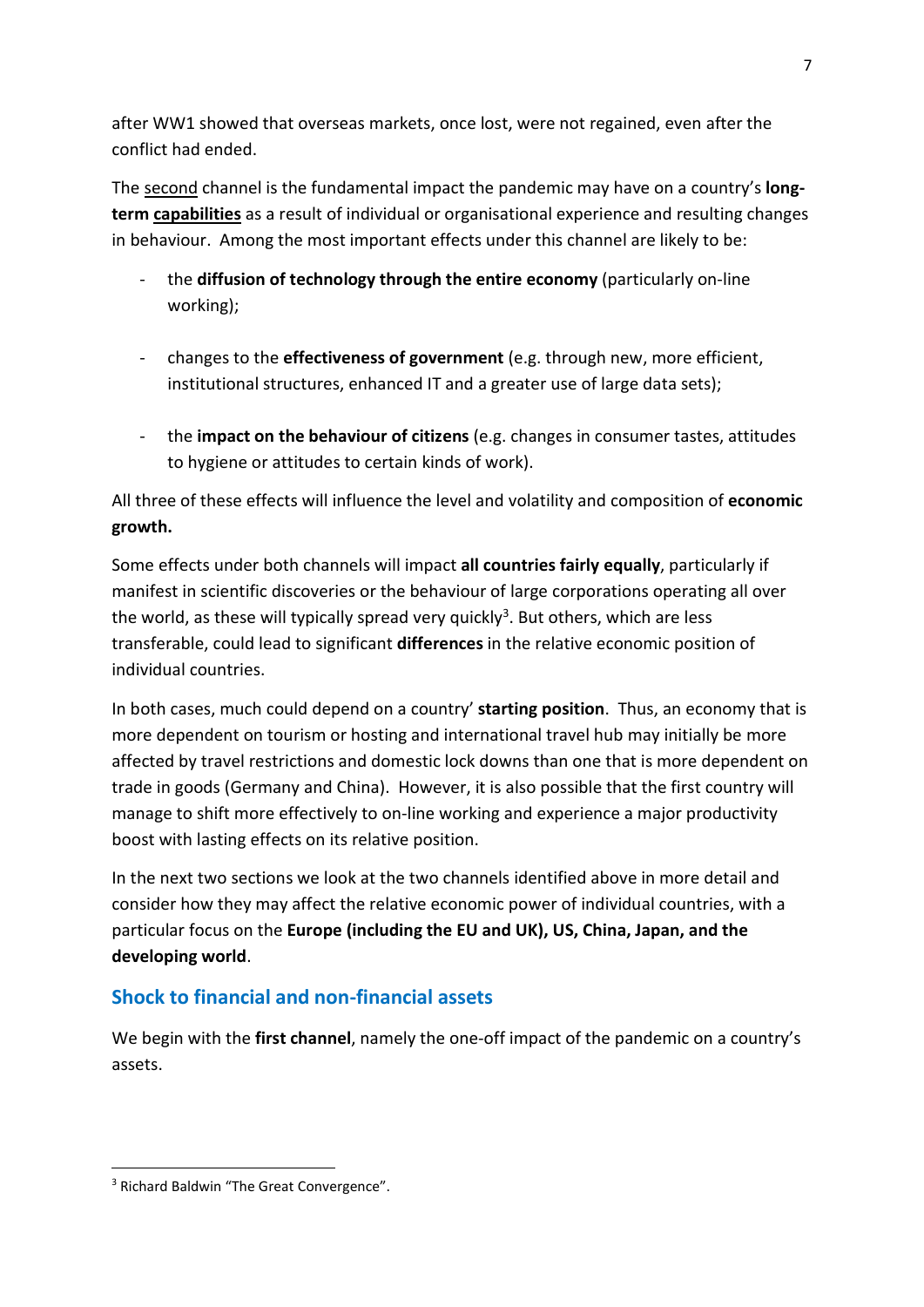While there have been numerous mistakes and false starts in public health policies and the political response to the pandemic, the economic policy mix led by advanced countries starting from the outset of the crisis in March 2020 has been highly successful<sup>4</sup>. This consisted of very loose monetary policy and an unprecedented fiscal response, comprising support to keep workers in jobs, enhanced welfare payments, legal interventions to keep people in housing, loans and guarantees for small and medium sized business, and individually negotiated financial support for larger businesses deemed essential (particularly airlines and mass transit). The precise combination of interventions varied widely from country to country, but actions requiring spending were overwhelmingly concentrated in advanced countries<sup>5</sup>.

The initial economic measures taken by advanced countries were complemented by very rapid roll out of highly effective vaccines from the start of 2021. Further support was also envisaged - and has to some extent been provided - through stimulus packages (particularly in the US and EU) which were focussed on long-term goals, addressing damage caused by the pandemic at the same time as dealing with challenges unrelated to the pandemic (under the rubric of "building back better").

Up to the emergence of the Omicron variant in December 2021, the net result of these policies had been a very strong bounce back in the advanced economies. Indeed, the IMF estimated in October 2021 that, as a group, they have already recovered their pre-pandemic level of GDP. In its latest update published at the end of January<sup>6</sup> the IMF is not as bullish about future growth, largely due to a weaker fiscal stimulus and expectations of tighter monetary policy in the US (rather than disruption caused by Omicron), but it is still expecting growth in the advanced countries to reach 3.9% in 2022 and 2.6% in 2023.

The **Chinese economy** shook of the effects of the pandemic relatively quickly due to its "no covid" policy and achieved growth of over 8% in 2021. However, in its latest forecast the IMF is expecting a substantial slow-down to 4.8% in 2022, reflecting financial stress among property developers and the challenge of transitioning out of the "no covid" policy. Lowincome and other emerging economies also recovered much of the ground they had lost in 2021, but future growth may be limited due to lack of fiscal space and, in the case of low income countries, by continuing difficulties in accessing vaccine supplies.

### Impact on public debt

Despite their success in delivering a much quicker economic recovery than was initially forecast, the advanced economies have still suffered a very large cumulative economic loss.

<sup>4</sup>Fiscal policy and the post-COVID-19 recovery | Chatham House – International Affairs Think Tank

<sup>5</sup> Policy Responses to COVID19 (imf.org)

<sup>6</sup>World Economic Outlook Update, January 2022: Rising Caseloads, A Disrupted Recovery, and Higher Inflation (imf.org)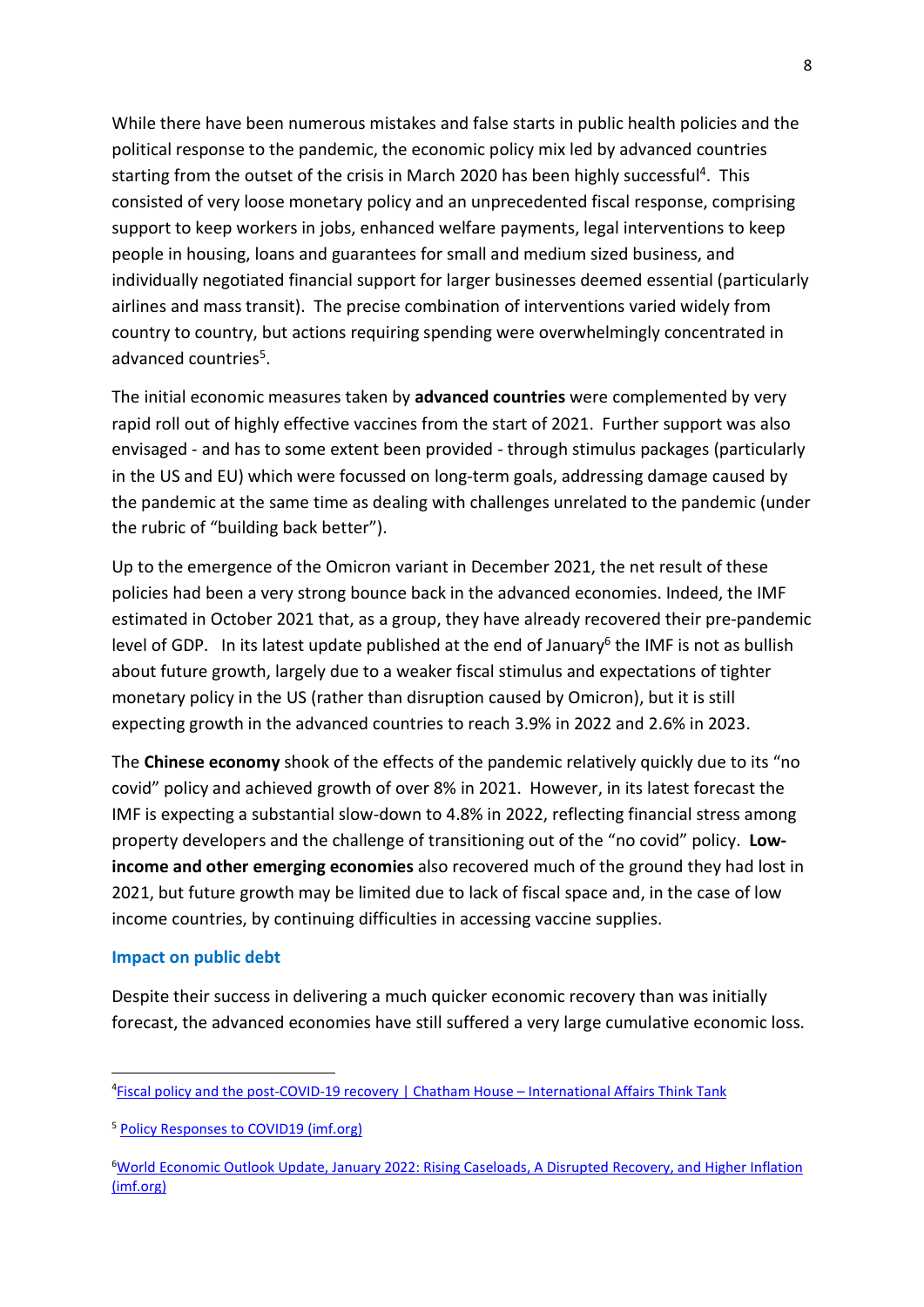The policy mix adopted means that this was very largely born by the public sector, at least in financial terms. It will take several years for the full effects on the public financial position to be known, but forecasts for public debt, capturing both covid-related spending and the impact on government revenues of the collapse in growth, provide a good indicator.

### Table 1: Impact of Pandemic on Public Debt

General Public Debt as a Percentage of GDP (Gross)

|                           | 2019  | 2021<br>(est) | 2026<br>(forecast) |
|---------------------------|-------|---------------|--------------------|
| <b>Advanced economies</b> | 103.8 | 121.6         | 118.6              |
| US                        | 108.5 | 133.3         | 133.5              |
| Japan                     | 235.4 | 256.9         | 251.9              |
| Euro Area                 | 83.7  | 98.9          | 92.2               |
| Italy                     | 134.6 | 154.8         | 146.5              |
| <b>Emerging economies</b> | 54.7  | 64.3          | 69.8               |
| China                     | 57.1  | 68.9          | 80.1               |
| Low income economies      | 44.2  | 50.2          | 47.3               |

Source: IMF Fiscal Monitor, Autumn 2021, Table 1.2

Table 1 summarises the October 2021 IMF forecasts of the impact of the pandemic on gross public debt<sup>7</sup>. This shows that after a sharp rise between 2019 and 2021, public debt either stabilises or falls in most countries or regions. Advanced countries see a total rise in debt of 15% of GDP between 2019 and 2026. And, within this, US debt rises by 25% compared with 9% for the euro area. Chinese public debt rises by a similar amount to the US at 23%, but half of that comes after 2021 (reflecting longstanding vulnerabilities in the Chinese financial system which the state is likely to have to cover). Emerging economies see a similar rise in public debt to the advanced countries, while low-income countries see a very small rise at just 3% (reflecting the financial constraints they are under). It can be argued that net public debt (which deducts debt held by public institutions from the gross figure) is a more relevant indicator of the impact of the pandemic on economic power, but the changes are very similar for net debt as for gross debt.

The significant differences in the impact of the pandemic on public debt raise the question of whether this is likely to lead to long-term consequences for economic power, and in particular a relative loss of economic power for the US versus other countries. One way this could happen is if the rise in debt leads to policy mistakes, including an overly rapid

<sup>&</sup>lt;sup>7</sup> IMF Fiscal Monitor, Oct 2021, Table 1.2. Fiscal Monitor (imf.org)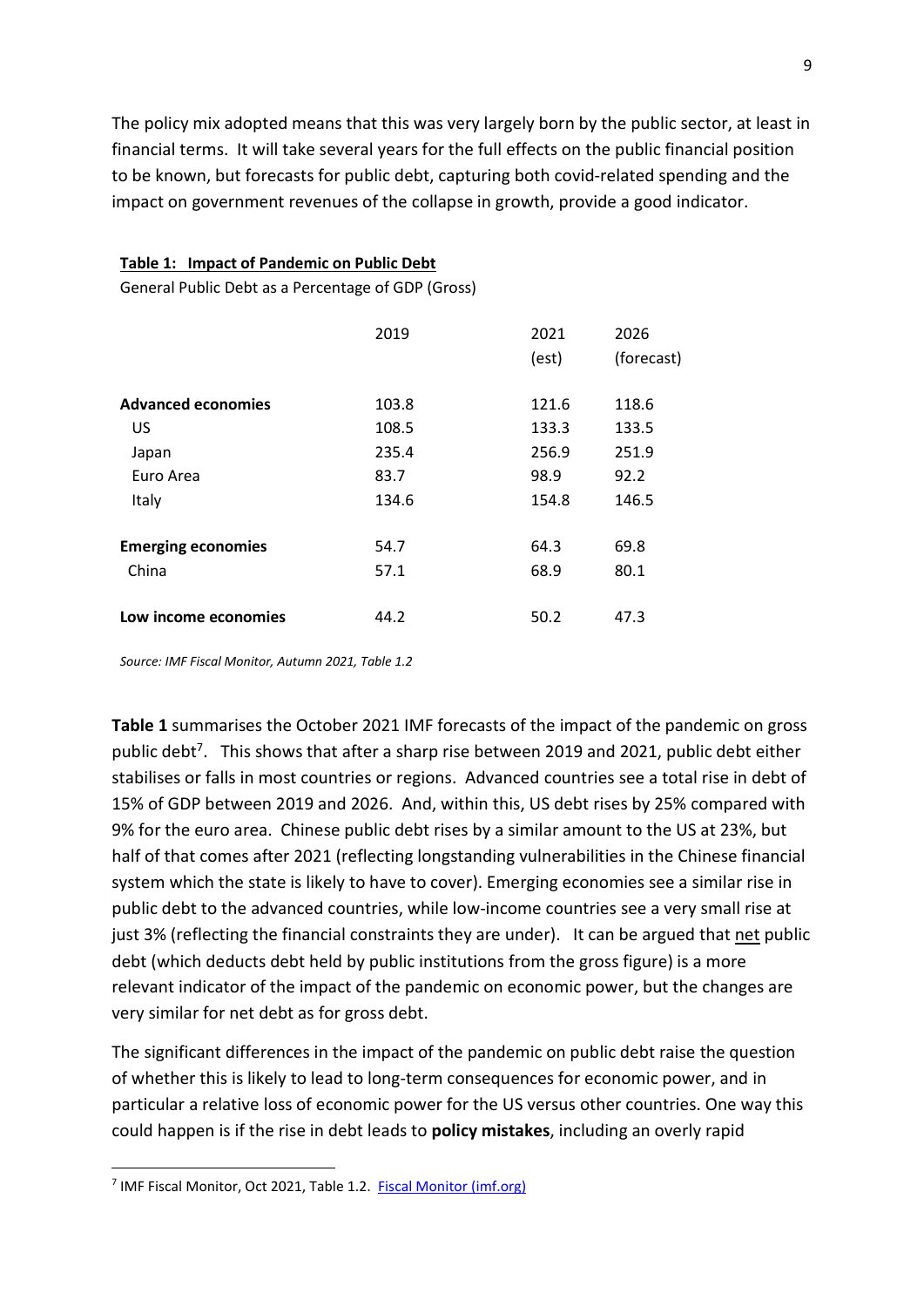withdrawal of fiscal stimulus and other support measures. In contrast to the situation after the global financial crisis, there is a strong international consensus among policy makers that support measures should be maintained as long as is needed to secure the recovery. However, this does not rule out such policy errors, particularly in view of the highly polarised domestic politics in the US and the uncertainties created by surging inflation.

Another possibility is that the sharp rise in public debt could trigger concerns over debt sustainability. This is especially so in a country where it seems likely that, over the long term, the growth rate less the interest rate will be exceeded by the primary deficit (total deficit less debt service costs).

The US is insulated from such concerns, despite the vary large rise in public debt, as its debt is in its own currency and it is the primary reserve issuer. Individual members of the eurozone may be more vulnerable, given the nature of the monetary union where a member state effectively issues its domestic debt in a foreign currency. Italy, for example saw a 20% rise in public debt between 2019 and 2021 to reach 155% of GDP and the IMF projects that the primary deficit will still be 2.5% in 2026. However, the pandemic has led to an increase in EU solidarity through the creation of the Next Generation EU Fund, and this is likely to matter more for market confidence in the near term than the negative effect of the increase in debt. Similarly, as long as China's growth rate less local interest rates remains well above its primary deficit (projected at 3.5% in 2026) and it maintains capital controls and a substantial current account surplus it is unlikely to face a debt crisis. Advanced country debt sustainability will also be underpinned if a substantial part of the rise in debt reflects stimulus packages with the potential to raise long-term growth rates. By contrast low-income countries and emerging economies, reliant on foreign currency borrowing, are much more vulnerable particularly if there is a sharp tightening in US interest rates.

### Impact on private financial assets

Despite the unprecedented negative impact of covid public health measures on economic activity, private financial assets have in many cases been boosted over the period of the pandemic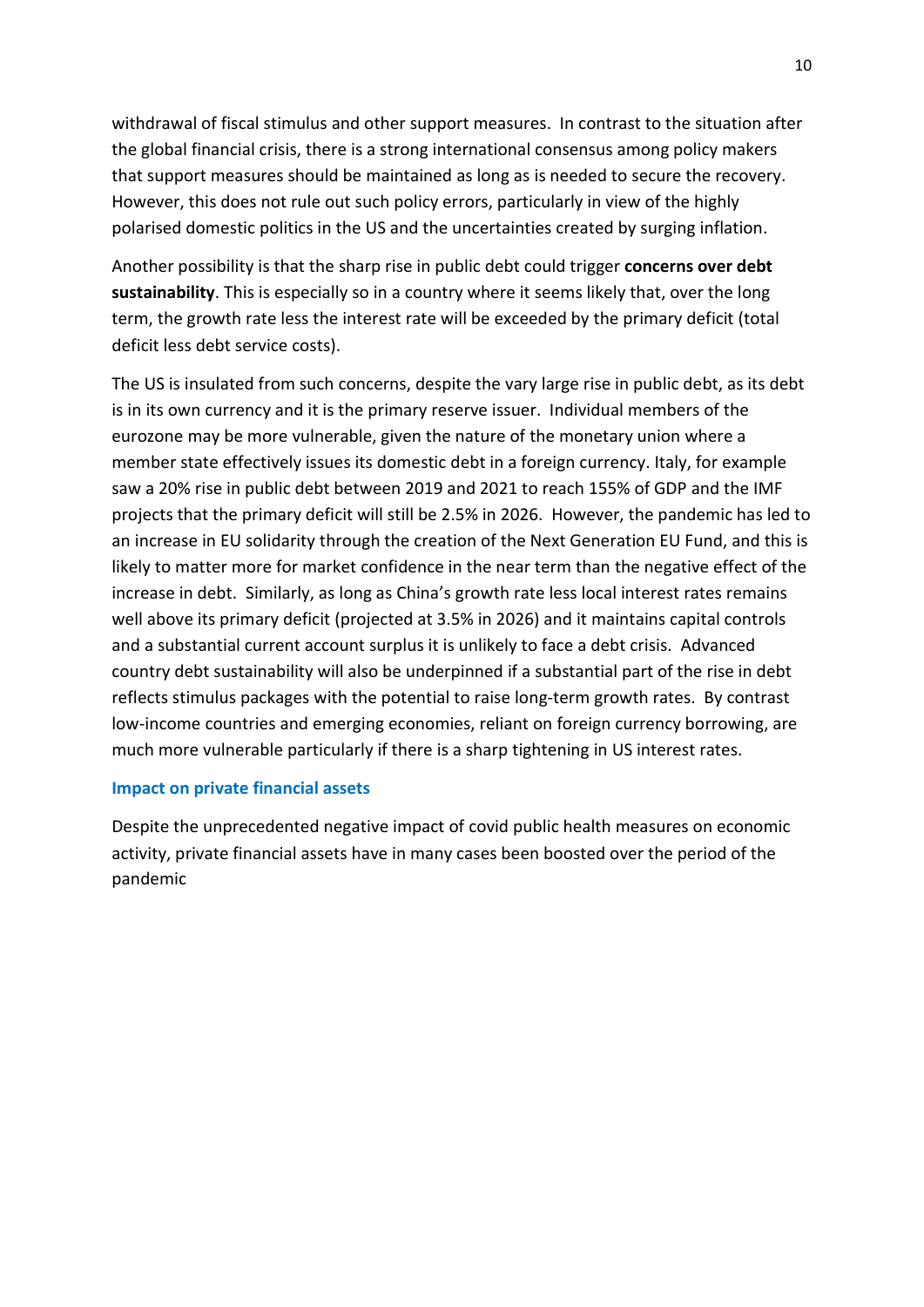| 06/12/2019 | 28/01/2022 | Change |
|------------|------------|--------|
| 3146       | 4432       | 40.9%  |
| 4023       | 4183       | 4.0%   |
| 3692       | 4137       | 12.0%  |
| 23354      | 26717      | 14.4%  |
| 2912       | 3361       | 15.4%  |
| 68.69      | 75         | 8.8%   |
|            |            |        |

### Table 2: Impact of Pandemic on Financial Markets

Equity Indices

Table 2 shows the change in equity prices over the past two years. All markets took a very sharp hit at the outset of the pandemic (falling by more than 30% in the case of the S&P 500 between February 21<sup>st</sup> and March 20<sup>th</sup> 2020). However, over the period of the pandemic as a whole, and even after the turbulence at the start of 2022, most markets have experienced a substantial rise with the US market rising by 40% and the Chinese market by 15%. A major factor in this has been the highly accommodating stance of central banks and the extraordinary fiscal measures adopted by finance ministries. The latter both sustained overall demand and directly protected firms from the effects of the pandemic through extensive liquidity support, equity injections and furlough schemes for workers. However, the rise also reflects appreciation in the value of specific sectors which are expected to benefit from the long-term changes in the economy brought about by the pandemic (notably technology stocks and pharmaceuticals). Another supportive factor has been the sharp recovery in commodity prices as the recovery has taken hold.

This rise in equity values will have boosted collective investments, pension and insurance funds, all round the world. In addition, home owners globally have benefited from a sharp rise in house prices. According to one survey<sup>8</sup> residential house prices across 56 markets grew on average by 7.3% in the year to Q1 2021, the fastest rate since Q4 2006. This effect is also linked to very loose monetary policy, but may also reflect the increased demand for space to facilitate working from home.

There was also evidence in mid-2021 that the pandemic was leading to a sharp rise in household savings ratios in a number of countries with traditionally low savings, such as the UK and US. This clearly reflected forced saving due to public health restrictions on certain activities, and was also to some degree a counterpart of the dissaving by the public sector. But it may also have reflected a longer lasting re-evaluation of risks and the perception of a need for a financial reserve to deal with events like the pandemic in the future. However national accounts data for total saving as a share of GDP (i.e. including activities of firms and

<sup>8</sup> global-house-price-index-q1-2021-8146.pdf (knightfrank.com)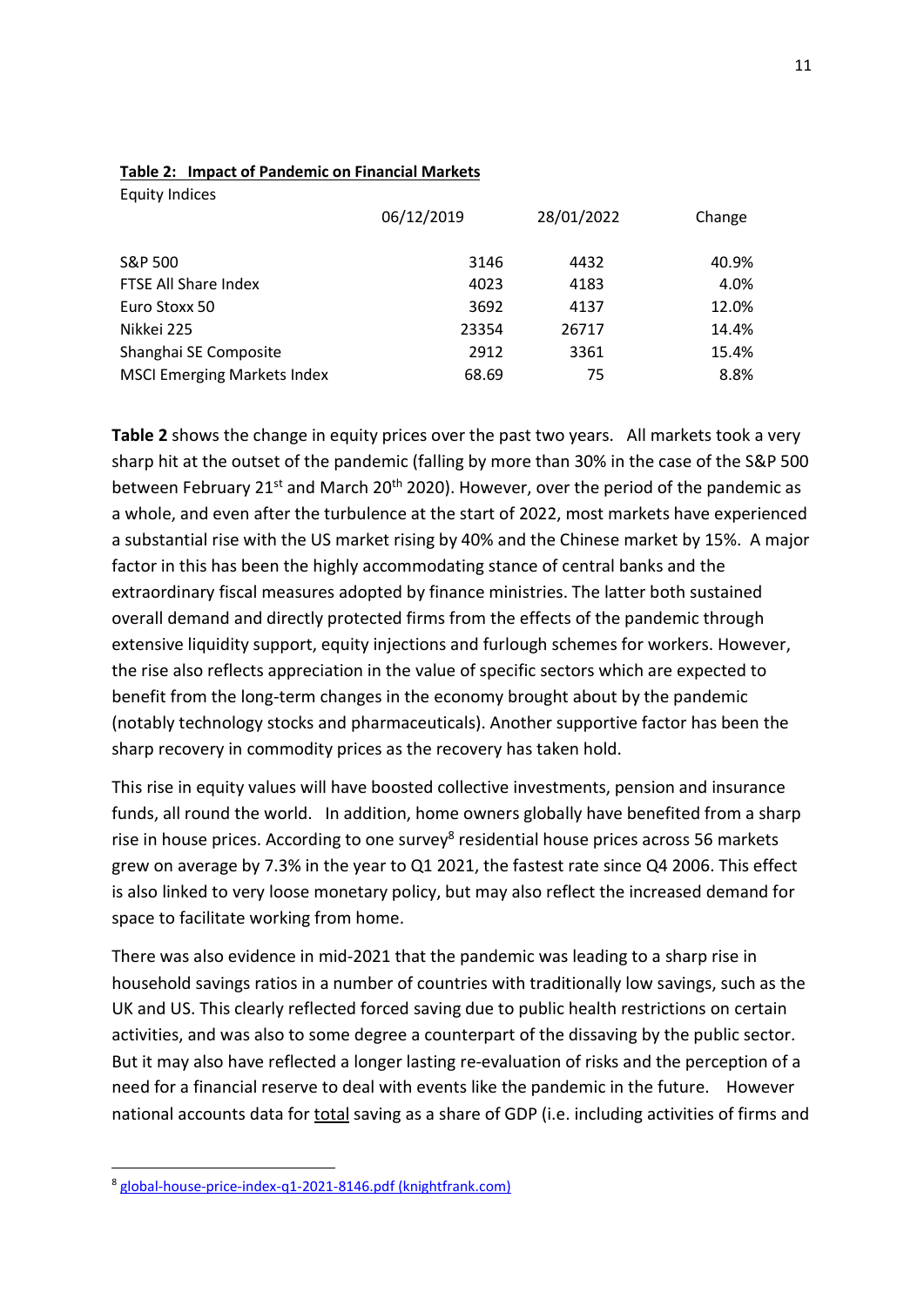government alongside individuals) shows almost no change in the overall savings behaviour of advanced economies between 2019 and 2021 (see Table 3).

#### Table 3: Impact of Pandemic on Savings Behaviour

Total savings as % of GDP

|           | 2019 | 2020 | 2021 (forecast/estimate) |
|-----------|------|------|--------------------------|
| US        | 19.4 | 19.2 | 19.1                     |
| UK        | 15.2 | 13.5 | 13.7                     |
| Euro Area | 25.8 | 24.6 | 25.6                     |
| Japan     | 29.3 | 28.8 | 29                       |
| China     | 43.7 | 45   | 44.6                     |
| India     | 29.8 | 30.2 | 28.7                     |

Source IMF, Autumn WEO, National Accounts Data

The rise in equity prices for certain sectors reflects underlying strengths of the economies where those industries are based (i.e. tech in the US and China, and pharma/healthcare in the US and Europe). But the long-term implications of the rise in private financial wealth linked to this is harder to judge. This is partly because a substantial part of the appreciation may yet be unwound when monetary and fiscal policy return to more normal settings (the volatility in equity markets in January 2022 illustrates the potential for this to happen). But also because open capital markets mean that the benefits of higher stock market valuations (and to a much smaller extent higher residential house prices) are widely accessible. Some 16% of the US equity market is owned by foreign investors.

A further way in which the boost in private financial wealth resulting from the pandemic could impact on a country's economic power is if it contributed to a long-term rise in inequality between those who had access to equity market wealth and those who didn't. This in turn could lead to reduced cohesion within society and therefore make it harder for governments to build the consensus necessary to address the future challenges of climate change, technology and aging. This is one of several ways in which the pandemic has had a short-term impact on inequality both within and between societies. But it is too soon to say as to whether it will make a lasting long-term contribution.

### Impact on human capital

In stark contrast to the impact private financial wealth, it is increasingly clear that the pandemic is likely to have a very large negative effect on human capital. There are three main aspects to this. First, is the impact on the schooling of young people resulting from school closures and other restrictions during lock downs. Second, is the the negative impact on workforce skills of layoffs (either within the framework of furlough schemes, or conventional unemployment) and pandemic-inspired shifts in the shape of the economy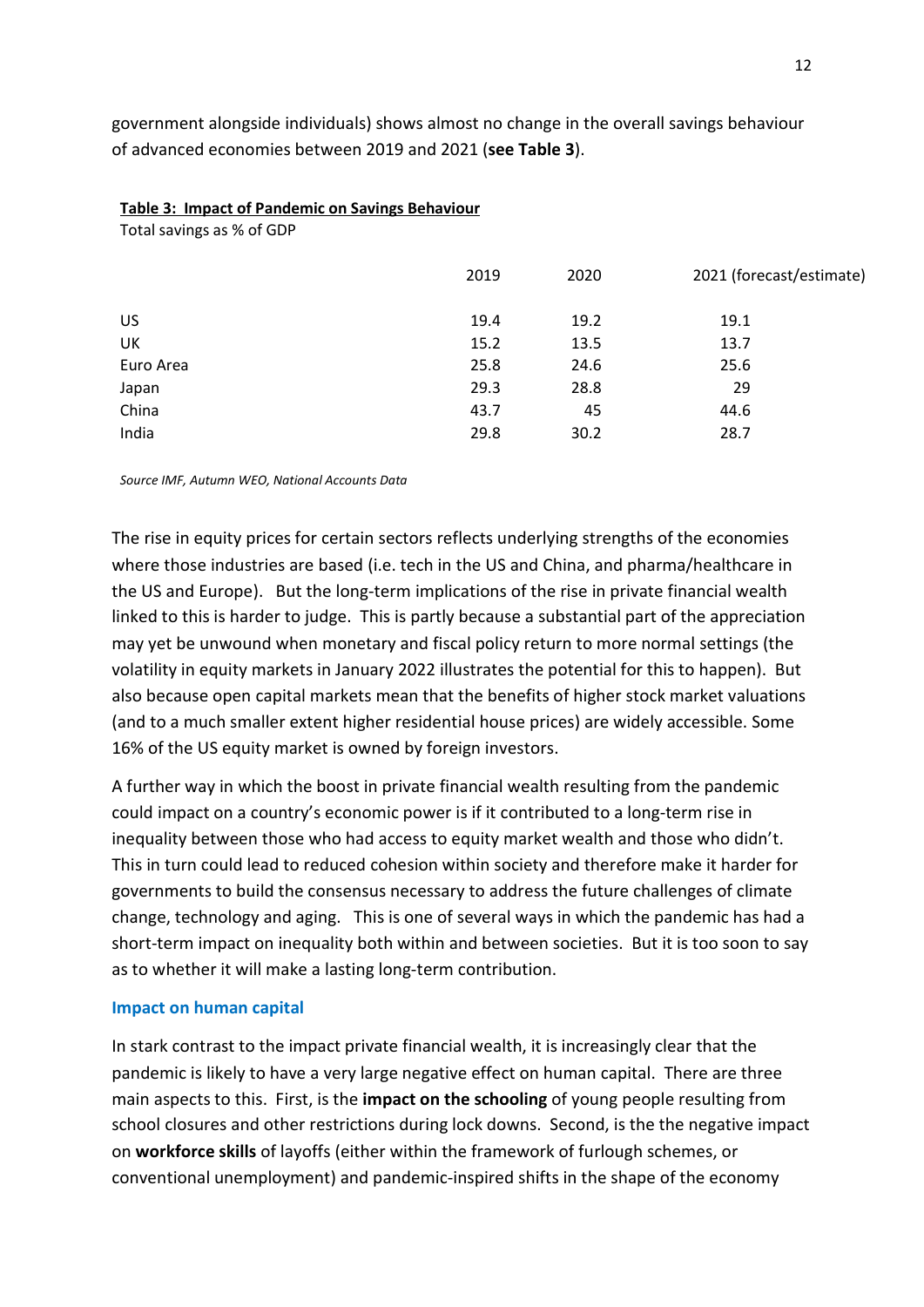(increased use of technology and a possible long-term reduction in travel, tourism and contact-intensive services). Third, is the long-term impact on the health of the working population from long covid, but also the deterioration in mental health (resulting from isolation during lock downs) and the rise in other serious health conditions (arising from the way covid has led to delays in treatment by heavily burdened public health systems).

#### Table 4: Impact of Pandemic on Schools

|              | <b>Full closures</b> | Partial closures | Total |
|--------------|----------------------|------------------|-------|
| <b>US</b>    | 0                    | 71               | 71    |
| UK           | 16                   | 11               | 27    |
| Japan        | 3                    | 8                | 11    |
| France       | 7                    | 5                | 12    |
| Germany      | 14                   | 24               | 38    |
| China        | 9                    | 18               | 27    |
| India        | 25                   | 57               | 82    |
| South Africa | 15                   | 45               | 60    |

School closures during the pandemic up to 30 November 2021 (no of weeks)

Source: UNESCO Education: From disruption to recovery (unesco.org)

Table 4 shows the extent of full and partial school closures in selected countries. In addition it has been estimated that at the outset of the pandemic (on April 24, 2020) 85% of the world's school children where affected by full or partial school closures. The impact of a given closure may vary according to the alternative support that the children continued to receive from teachers (e.g. through widespread use of on line teaching in some countries) and parental support. But overall the effects are likely to have been negative, not just in terms of the acquisition of knowledge and skills, but also increased risk of dropping out and involvement in crime. It is also likely that the closures will have had disproportionally bad effects on low income and other marginalised groups.

The implications for economic power over the long-term could be considerable as loss of human capital in young people will directly effect future productivity in the economy and long-term social costs. But whether these costs are actually realised will depend on (a) the extent to which countries put effective remedial measures in place by prioritising funding and undertaking the necessary organisation reforms; and (b) the extent to which educational systems capture the positive aspects of the pandemic experience – for example, much greater use of IT for communicating with students, marking home-work etc, and enhancements in assessment systems, particularly in circumstances where traditional exams were not possible. Overall, the best guess is that countries with already strong systems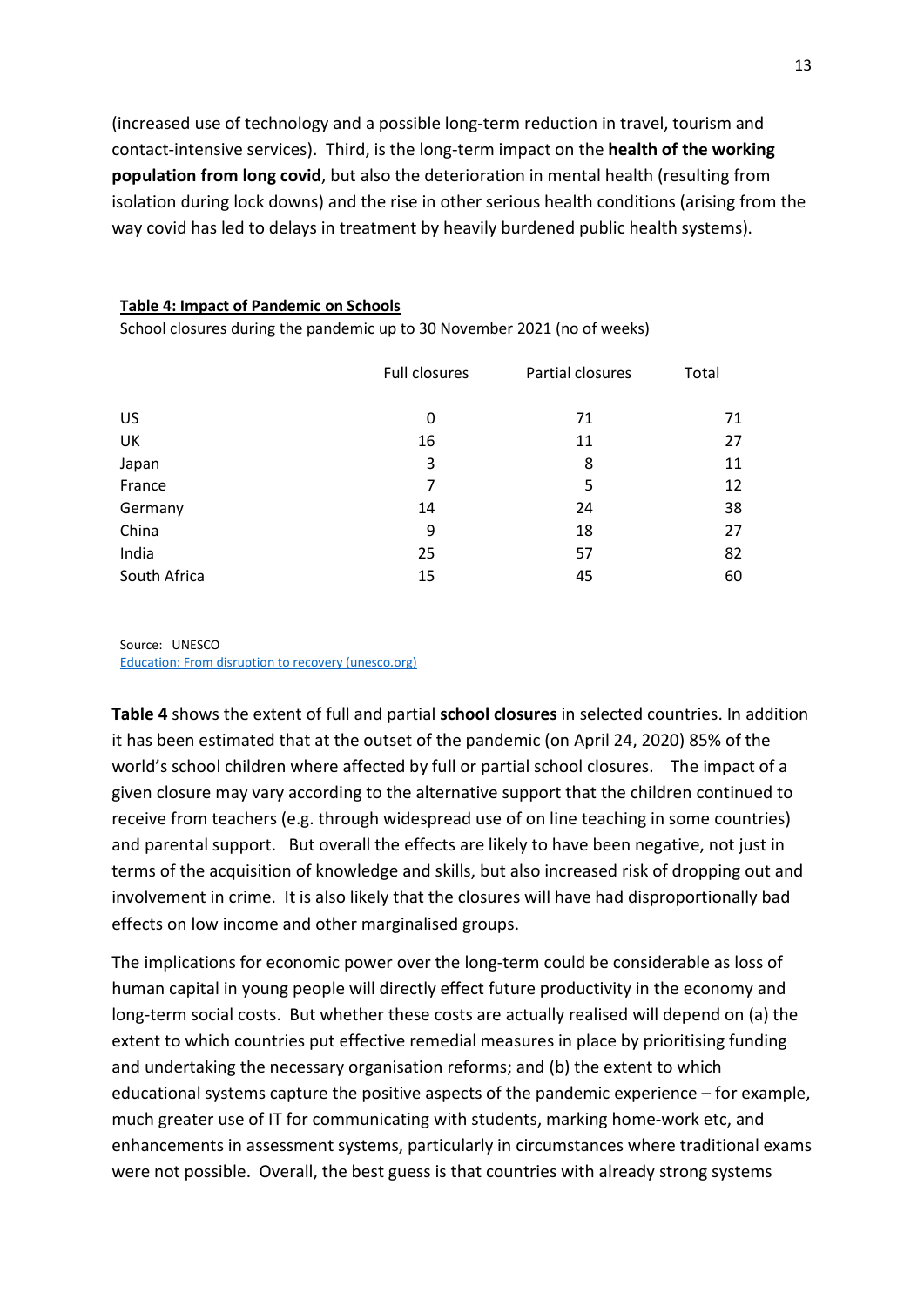(such as China, Estonia, Canada, and Finland – which held the top 4 positions in the 2018 OECD PISA survey) will become stronger still, though there is also the possibility that some systems will leapfrog over others as they seek to respond to the pandemic crisis. Notably, a key feature of the proposed Biden stimulus package is federal funding for free child care, while the EU Next Gen package has a strong focus on acquisition of skills to take advantage of the technological transformation of the economy.

According to the ILO, at the worst point in the pandemic in Q2 2020, hours worked world wide were 19% below the level of Q1 2019, equivalent to a loss of 543mn full time jobs worldwide. And at the end of 2021, total hours worked were still expected to be 3% below the pre-pandemic level.

| Working hours lost due to<br>covid |      |        |
|------------------------------------|------|--------|
| % of total working hours           |      |        |
|                                    | 2020 | 2021   |
|                                    |      |        |
| US                                 | 9.6  | 5      |
| China                              | 4.1  | $-0.4$ |
| UK                                 | 11   | 5      |
| EU                                 | 7.4  | 2.7    |
| Japan                              | 5.1  | 5.3    |
| India                              | 14.5 | 7.2    |
| Low income                         | 6.7  | 4.9    |

Table 5: Impact of Pandemic on Working Hours

Source: ILO

Table 5 shows how the loss of working hours varies between countries. China's zero tolerance approach to the pandemic has led to far fewer hours lost than in either the US or Europe, but Europe does significantly better than the US. As with the human capital lost through school closures, the long term effects on economic power will depend in the remedial actions taken by firms and governments, but particularly the latter. One possible short-term consequence of how the US managed the labour consequences of the pandemic can be seen in the current situation, where the US stands out among advanced countries in facing substantial labour shortages as workers are proving reluctant to return to low skills jobs.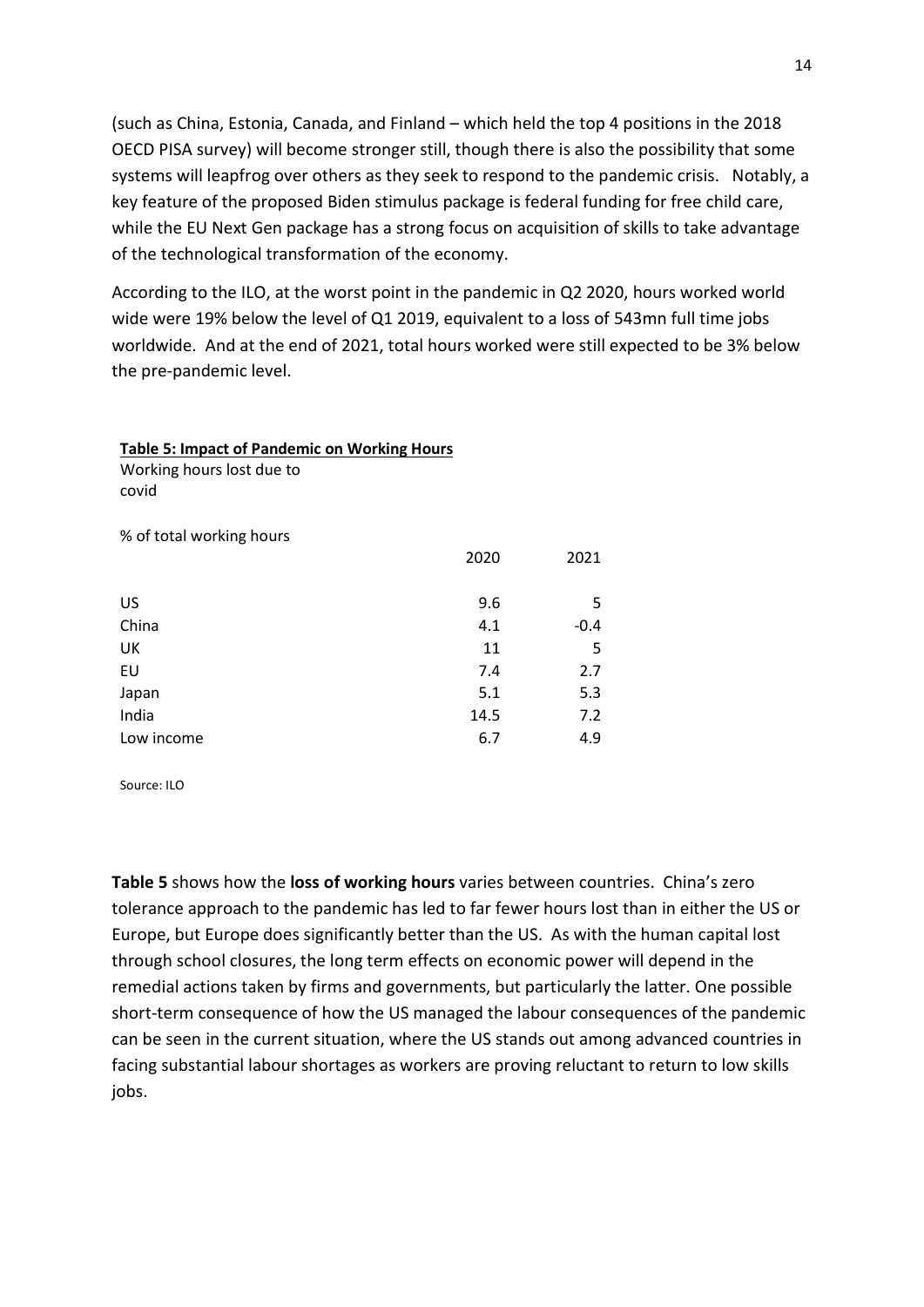|         | Total pop<br>(mn) | <b>Infections</b><br>up to<br>12/12/22<br>(mn) | Estimated<br>share of<br>pop<br>with long<br>covid<br>12/12/22 | Deaths<br>up to<br>29/1/22<br>(mn) | Deaths<br>per 1 mn<br>people<br>29/1/22 |
|---------|-------------------|------------------------------------------------|----------------------------------------------------------------|------------------------------------|-----------------------------------------|
| India   | 1397.4            | 36.7                                           | 1.3%                                                           | 0.49                               | 3.5                                     |
| China   | 1428.4            | 0.1                                            | 0.0%                                                           | 0.01                               | 0.0                                     |
| US      | 333.8             | 49.2                                           | 7.4%                                                           | 0.87                               | 26.1                                    |
| Japan   | 126.1             | 1.7                                            | 0.7%                                                           | 0.02                               | 1.5                                     |
| Europe  | <b>NA</b>         | 90.9                                           | NA.                                                            | 1.76                               | ΝA                                      |
| UK      | 67.7              | 10.7                                           | 7.9%                                                           | 0.16                               | 22.9                                    |
| France  | 66.0              | 6.4                                            | 4.9%                                                           | 0.13                               | 19.3                                    |
| Germany | 82.6              | 7.9                                            | 4.8%                                                           | 0.12                               | 14.2                                    |

#### Table 6: Estimated long-term impact of pandemic on health systems

Source: WHO, UN

Table 6 shows the figures for the cumulative numbers of infections reported to the WHO up to 12 December (when Omicron began to take off) together with an estimate of the share of the population who may as a result experience long covid (using the simplifying assumption that most people up to that point had only been infected once and the finding that more than half of those infected experienced long covid symptoms more than six months after they were infected – the picture is less clear for those infected with Omicron). This is a very rough estimate, but it suggests there could be a significant differences across countries, with the US and UK experiencing significantly worse long-term consequences than western Europe, while China has none. This in turn would result in significantly higher health expenditure, crowding out other uses of public funds as well as reduced productivity on the assumption that those with long covid will be less able to work effectively. Table 6 also shows the latest figures on the number of covid-related deaths for every 1mn people. This may provide a very rough indication of the relative impact on health systems (since cases of covid which result in death are likely to require the highest amount of health system resources) in terms of displacement of other health care needs. This again suggests that the UK and US are likely to have seen the largest displacement<sup>9</sup>.

<sup>&</sup>lt;sup>9</sup> This is supported by data showing that over 6mn people are currently on treatment waiting lists in the UK public health system.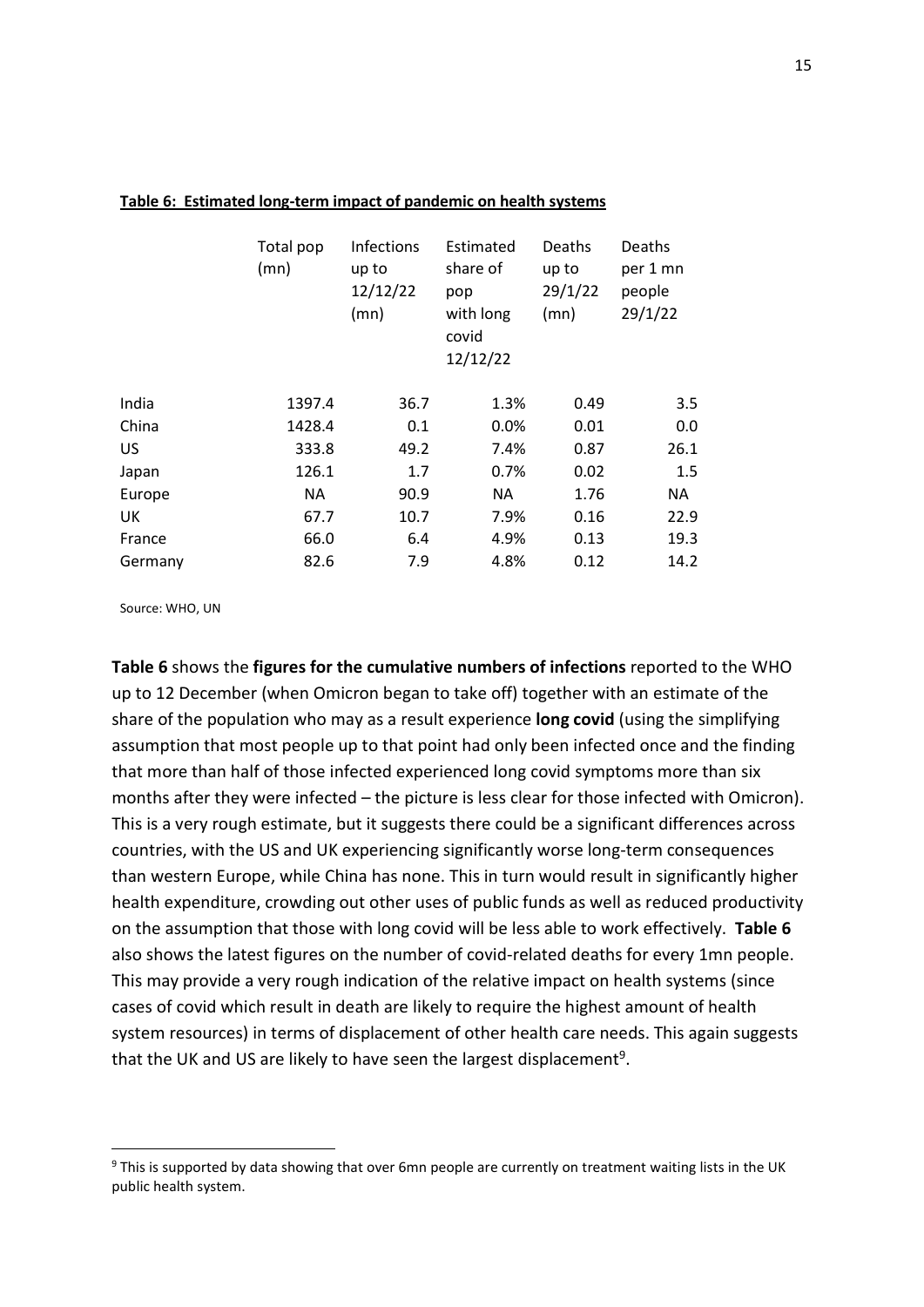### Table 7: Stringency of lock downs

| Average (1/1/20 to 26/1/22) |  |  |
|-----------------------------|--|--|
| 70.5                        |  |  |
| 60.4                        |  |  |
| 61.2                        |  |  |
| 65.5                        |  |  |
| 44.0                        |  |  |
| 59.0                        |  |  |
| 56.8                        |  |  |
| 56.7                        |  |  |
| 58.1                        |  |  |
|                             |  |  |

Source: Oxford Covid-19 Government Response Tracker, produced by Blavatnik School of Government, Oxford University

Health and Containment Index

On the other hand, Table 7 shows the average level of stringency (as measured by the "index of health and containment measures" produced by the Blavatnik School of Government) in selected countries over the two years to January 2022. This should be a proxy for the possible long-term impact on mental and other health from covid restrictions. As expected, this shows that China's level of restriction has been substantially higher than in either the US or the UK and so there may have been significantly more consequences for long-term health in China. Japan is notable for its relatively low average index, complementing its relatively good performance on other metrics in Tables 4-6. Taken together, this data suggests a strong performance by Japan in preserving human capital in the face of the pandemic.

### Impact on "business" capital

The extensive support provided to companies and their employees by governments in advanced countries has limited the damage from covid restrictions to existing firms and hence the loss of "business" capital (i.e. the value inherent in the organisation of established firms). Small firm bankruptcies in the US, EU and Japan have, for most of the pandemic, actually been at a lower level than before the pandemic $10$ . This has led to concerns that the measures may have prolonged the life of some non-viable firms, contributing to a misallocation of resources. This was probably an unavoidable consequence of providing essential support quickly to viable firms. But it is important that the remaining business support measures are effectively targeted and withdrawn as soon as they can no longer be justified.<sup>11</sup>

<sup>&</sup>lt;sup>10</sup> Table 1.11 in IMF Autumn Global Financial Stability Report.

<sup>&</sup>lt;sup>11</sup> Omicron may complicate the picture if there is a prolonged period over which contact-intensive businesses face a sharp drop in demand due to customer caution, but governments resist imposing restrictions and providing related business financial support measures.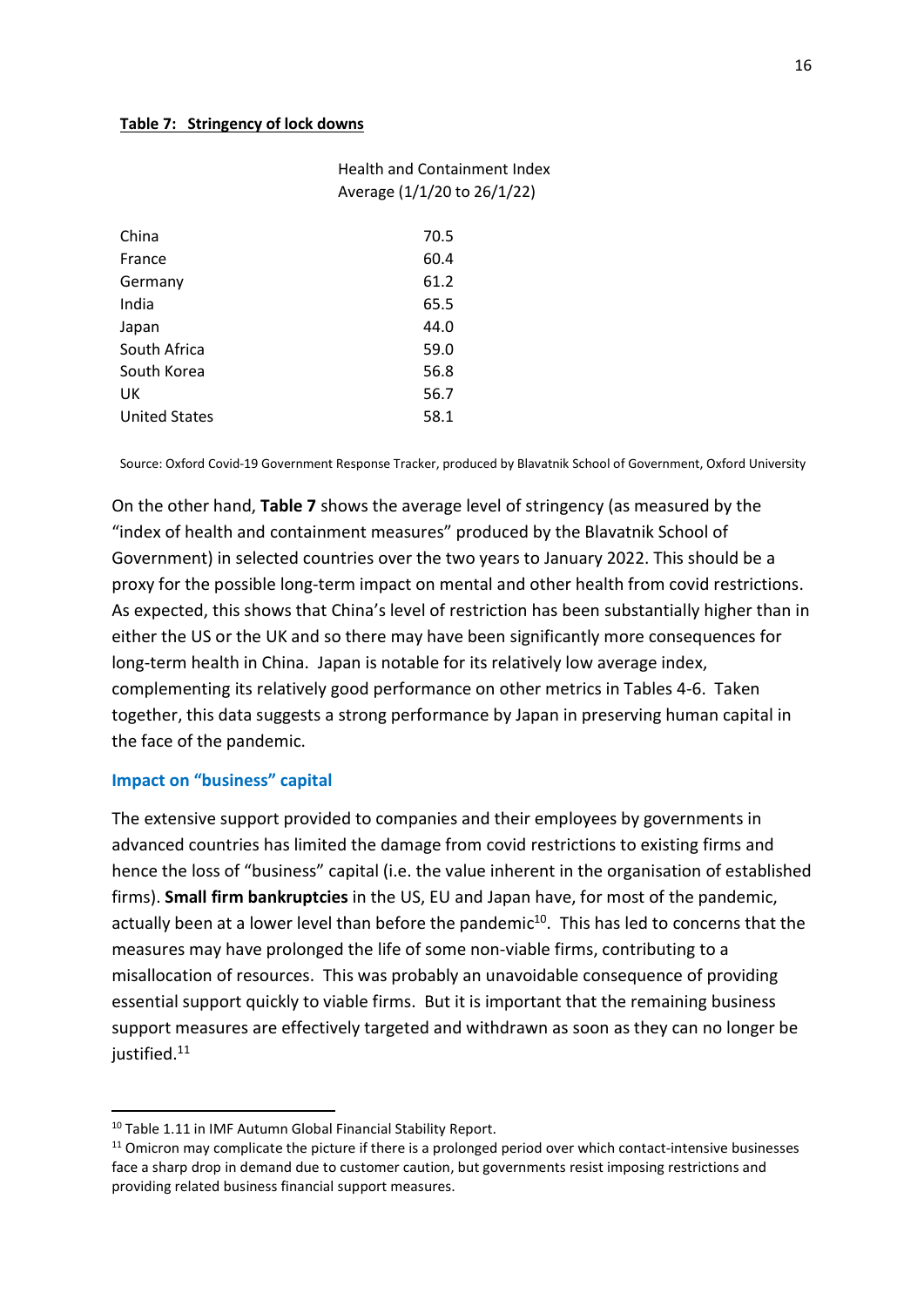Another route through which the pandemic could have a long-term effect on business capital is if concerns over security of supply lead governments or businesses to reassess the acceptability of very long supply chains. This issue came to a head in the early days of the pandemic after some countries introduced restrictions on the export of personal protective equipment (PPE), vaccines and other medical products. A general move to shorten supply chains could exclude some firms that have relied on supplying products in this way, while firms that sourced products from long supply chains would face the costs of re-engineering their supply systems. This, in turn could have significant implications for the economic power of countries where companies are headquartered or which host production facilities.

In a 2020 report<sup>12</sup>, the McKinsey Global Institute noted that the pandemic "had not reshaped the world's production networks in dramatic ways thus far", but estimated that production of some 16 to 26 percent of global trade, worth \$2.9 trillion to \$4.6 trillion, could move across borders in the medium term as a result of either industry economics or government intervention linked to general (not just pandemic related) concerns over reliance and security of supply. Pharmaceuticals, apparel and communications equipment had the greatest potential to move.

But it is now increasingly understood that strengthening resilience is much more complex than simply bringing production on shore, as overseas supply can provide an essential shock absorber to deal with events like the pandemic, facilitating diversification and giving access to less vulnerable locations.<sup>13</sup> <sup>14</sup> In addition, there is growing evidence that, far from failing to rise to the challenge, privately run global supply chains have done remarkably well in responding to the pandemic-linked surge in demand for durable consumer goods (such as cars) and intermediate goods (such as microchips)<sup>15</sup>. And it is also clear that existing supply chains may be very costly to change in circumstances where they involve thousands of suppliers for a single multinational underpinned by billions of dollars in location-specific investment and numerous long-term relationships.

Against this background, the most recent data on FDI flows<sup>16</sup> suggests that the pandemic has at the very least led to a pause in the development of many global supply chains. Total FDI fell 35% in 2020 to \$1tn compared with \$1.5tn in 2019, while Global Value Chain (GVC) chain intensive greenfield projects in developing and transition economies countries fell by 42% over the same period. By contrast, FDI flows to China actually uncreased by 6% in 2020 over 2019.

 $12$  "Risk, resilience and re-balancing in global value chains" McKinsey Global Institute, August 2020. Risk, resilience, and rebalancing in global value chains | McKinsey

<sup>&</sup>lt;sup>13</sup> See "Trade Policy and Medical Supplies" by Simon Evenett, Trade policy and medical supplies during COVID-19 | Chatham House – International Affairs Think Tank

<sup>&</sup>lt;sup>14</sup> See also World Trade report 2021 https://www.wto.org/english/news\_e/news21\_e/wtr\_16nov21\_e.htm

<sup>15</sup> See "Global markets are delivering the goods" Martin Sandbu, Financial Times, 15 December 2021.

<sup>16</sup> World Investment Report 2021: INVESTING IN SUSTAINABLE RECOVERY (unctad.org)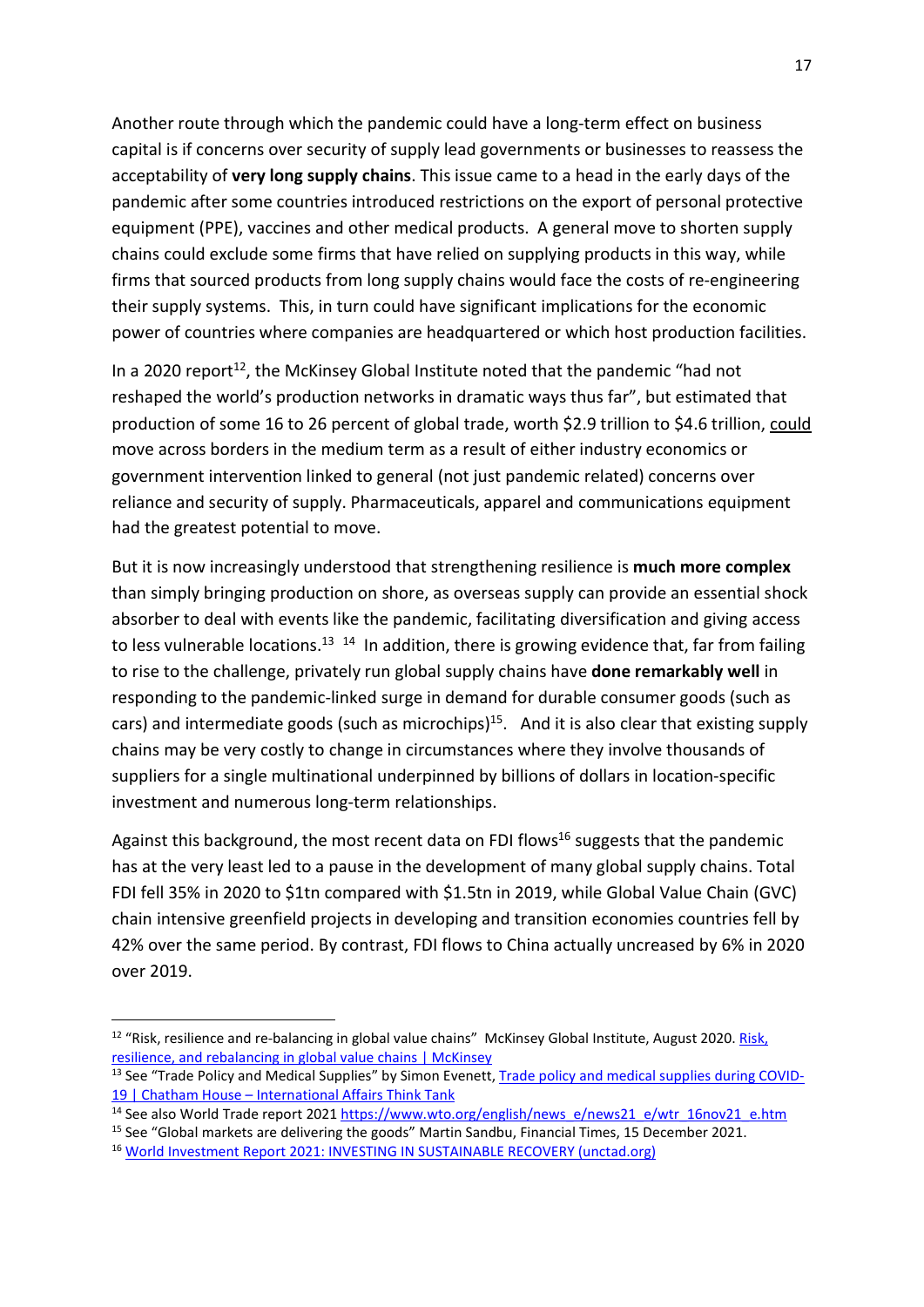The pandemic has without doubt made the resilience of global supply chains a high priority issue for firms and policy makers. But the implications for relative economic power are uncertain. China, for example, may see an accelerated shift of labour intensive (and hence pandemic sensitive) apparel production to other countries. But this is unlikely to have significant consequences for its economic power. Similarly, pharmaceutical production may be diversified from its existing focus on US, Europe, China and India. But if the IP continues to be developed and controlled in a small number of countries, the implications for economic power may yet again be limited.

### Impact on long-term national capabilities

We turn now to the second main channel through which the pandemic is likely to impact on the balance of economic power, namely the way it may affect the long-term capabilities of different countries.

One of the most important aspects of this is likely to be the enormous boost it has given to the development and diffusion of information and communication technologies, particularly in the private sector.

### Development and diffusion of technology

The pandemic has had two main effects on technology. First it has led to the accelerated diffusion of existing technologies, such as video for on-line meetings, cashless payment, and delivery of on-line retail services (from estate agency through food delivery and virtual car show rooms) throughout the economy, and including to small and medium enterprises, which might previously have been slower to invest in IT. Second, it has **boosted the** development of some new technologies, either ensuring they develop faster than might otherwise have been the case, or opening up entirely new fields. On-line video services have become much more sophisticated and robust, while Covid has led to the rapid development of mRNA vaccines, anti-viral treatments and new testing technologies. In several cases, government support has been critical in facilitating the development of new technologies.

It seems likely that most technology shifts initiated or accelerated by the pandemic will remain in place, and this should deliver at a minimum a one-off boost to productivity<sup>17</sup>. It is also possible that the pandemic will have a sustained positive effect on the future speed of technology development and diffusion in some societies. This could follow from businesses putting more focus on R&D dependent activities, but also from more favourable public

<sup>&</sup>lt;sup>17</sup> The disruption caused to labour markets means that it may be some time before we can determine empirically whether this has in fact occurred.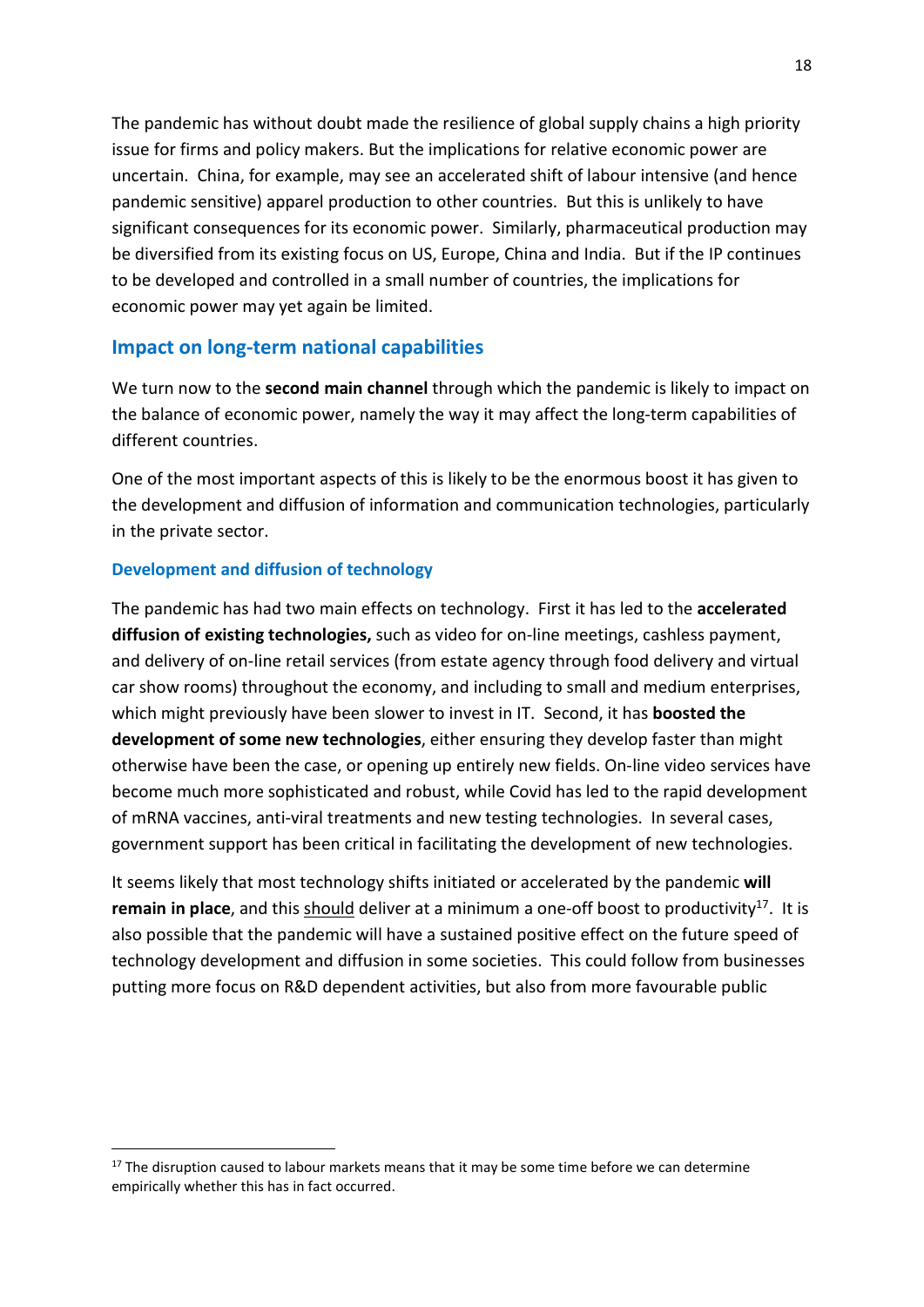attitudes towards new ways of doing things and even greater government support for science and technology basic research and infrastructure<sup>18 19</sup>

New technologies developed by the private sector under the impetus of the pandemic have the potential to be quickly diffused around the world as a result of the extensive sharing of knowledge that accompanied the development of international production networks in the 1990 $s^{20}$ . They are therefore unlikely, on their own, to contribute to changes in in the relative economic power of particular countries. But, while new ways of doing things may be available, there is no guarantee that they will actually be adopted in a every national context.

Take up of new technologies depends on long-recognised factors such as the availability of finance, the extent of domestic competition, the quality of regulation and the political and social acceptability of new approaches. In the current circumstances it also depends on factors specific to Covid-19, such as whether governments consciously encourage or discourage working from home and make tax and other changes necessary to sustain it. Countries which have a strong and supportive innovation ecosystem in place - including potentially some low- or middle-income countries - will find their economic power strengthened relative to those that do not.

### Government effectiveness

Across the world, the pandemic has put enormous strain on political decision makers and expert advisers, central and local government and public services for health, teaching, transport and police. There has been a highly varied range of experiences (both positive and negative) and their combined legacy - and the way it varies between countries - is likely to be one of the most important ways in which the pandemic will influence relative economic power over the long term.

Of course, the global financial crisis also resulted in wide ranging changes to those parts of government focussed on financial regulation and maintaining financial stability, with some of the most radical changes implemented in the US, UK and EU, where the crisis had the severest impact.

But the implications of the pandemic are **potentially on a much bigger scale** because the pandemic has impacted on a far wider range of government functions and there has been a willingness to spend public funds on a vast scale. Resistance to change from public service trade unions has so far tended to be weaker given the emergency situation. On the other hand, the risk of moving too quickly remains, particularly when there is so much "noise"

<sup>&</sup>lt;sup>18</sup> See OECD "Science, Technology and Innovation Outlook 2021"

<sup>&</sup>lt;sup>19</sup> The IMF has estimated that a 10 percent increase in domestic (foreign) basic research raises productivity by about 0.3 (0.6) percent, on average. International knowledge spillovers are more important for innovation in emerging market and developing economies than in advanced economies. IMF WEO, Ch3, Oct 2021. 20 Richard Baldwin "The Great Convergence" p6.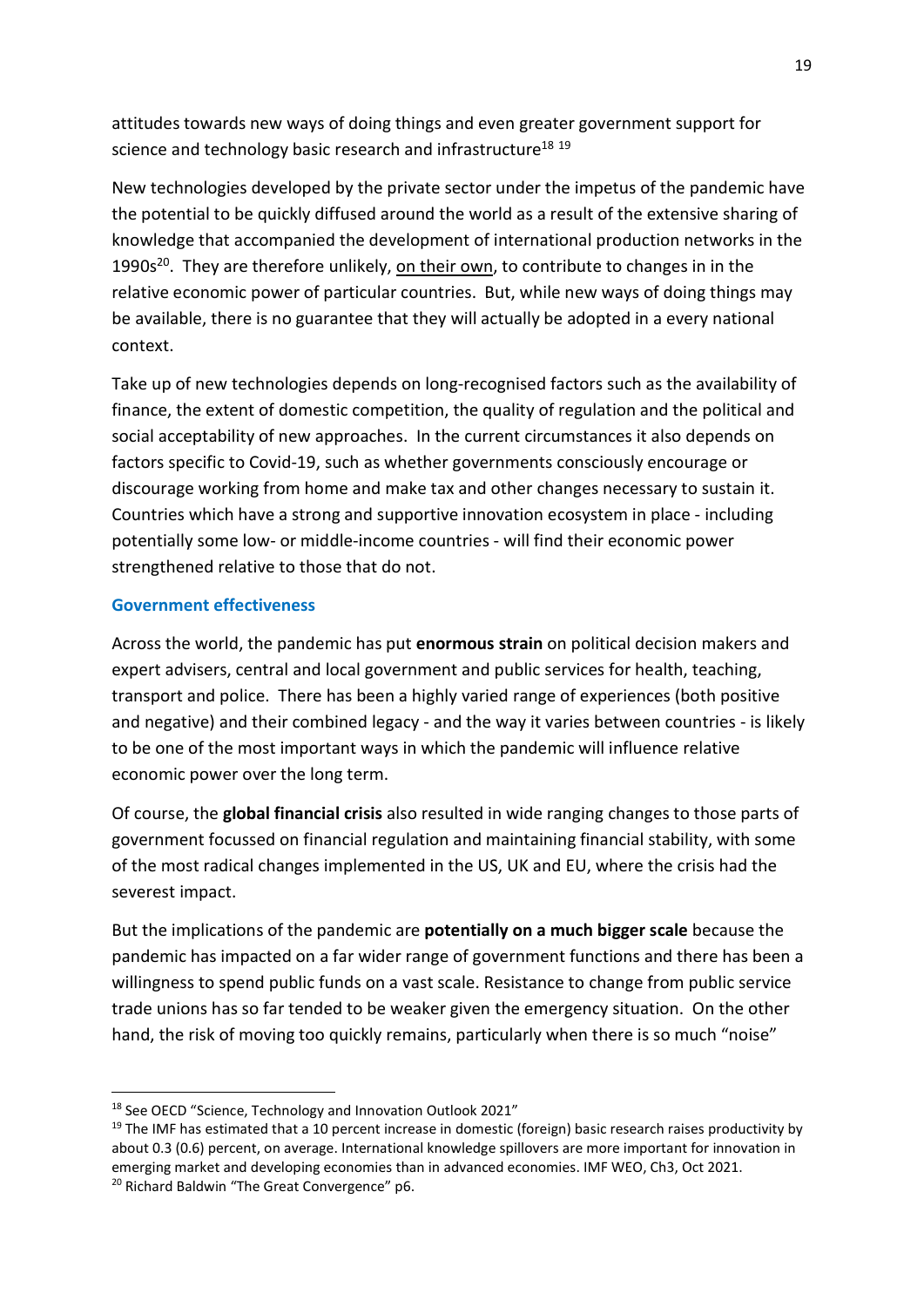around the actual effects of the pandemic and the potential long-term benefits of specific reforms.

A number of the "build back better" initiatives announced over the past year include reforms designed to boost government effectiveness over the long term. These packages were necessarily put together quickly and it could be some time before the success or failure of specific policies are clear – some have already had to be reversed. Further reform packages are also likely as the "lesson learning" following the pandemic gets underway. The likely long-term impacts of the pandemic on government effectiveness can be categorised under four headings:

### Changes to the future "vision" of how government should work

These may include a change in view as to where the appropriate boundary between public and private provision lies. Some governments experimented with new kinds of publicprivate partnership in order to deliver new services very quickly. Some of these have been relatively successful (e.g. partnerships in the US and UK designed to accelerate innovative vaccine development and roll out). But others, much less so. The UK government's extensive use of private contractors to expand the test and trace system proved very costly and initially created a system which was relatively ineffective<sup>21</sup>. There has also been debate, stimulated by the exceptional macroeconomic measures adopted very early on in the crisis, as to whether the strong separation of key functions (such as responsibility for fiscal and monetary policy) needs to be reformed. In practice, coordination in the immediate crisis proved effective, but a further test is likely as central banks and fiscal authorities respond to inflationary pressures. Similarly, the pandemic has highlighted weaknesses in the resilience of public services, particularly in countries where long-term reform focussed on efficiency and eliminating overlaps/redundancy has reduced the extent of spare capacity to deal with crises. Some governments may also consider a fundamental shift in priorities towards greater health spending with consequent reform of the funding model, recognising, following the experience of the pandemic, that health is likely to grow indefinitely as a share of national output. And there has also been a debate in democracies on how to get the balance right between protection of civil liberties and human rights on the on the one hand, and the need to make extensive use of personal health data and take other measures to protect the wider public good. It can be argued that significantly stronger legal protections and oversight of individual rights will be a necessary condition to allow the pandemic experience of using big data - e.g. for monitoring compliance with covid testing and tracing requirements - to be fully utilised for other purposes.

<sup>&</sup>lt;sup>21</sup> COVID-19: Test, track and trace (part 1) - Public Accounts Committee - House of Commons (parliament.uk)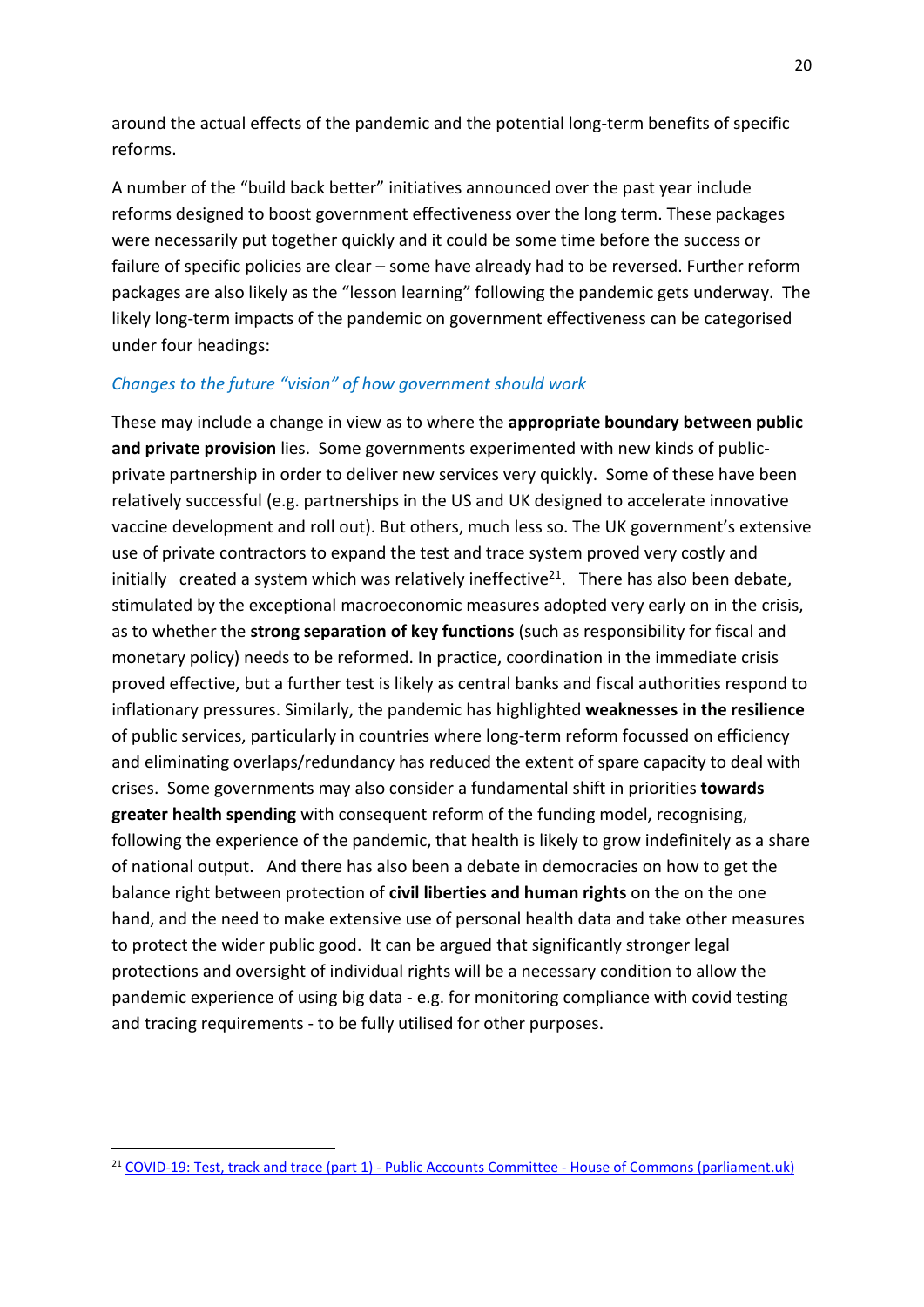### New attitudes to resourcing public services

It is also possible that the pandemic will lead - in at least some countries - to a change of view on the level of resourcing in public services. Possible examples include: recognition of the need for better resourced local government (UK); greater across the board investment in IT (Germany); a better resourced system for controlling corruption risks, particularly when large amount of money have to be spent very quickly, as was the case with Covid, but which may also prove to be the case in the response to climate change<sup>22</sup>. On the other hand, the need to address the rise in public debt may lead some countries to put such reforms on the back burner indefinitely.

### New ways of working

There are numerous examples of covid-linked new ways of working in the public sector which could lead to long-term efficiencies or improvements in services if maintained. These include moves early on in the crisis to break down organisational silos in the UK NHS together with widespread adoption of remote medical appointments. And while remote teaching in schools is clearly a second best compared with in person class room teaching for the vast majority of students, other innovations linked to great use of IT by students and changes in assessment methods (due to the need to cancel in person exams) may have lasting positive effects. In response to the exceptional macroeconomic conditions, several emerging economies resorted to the use of QE to maintain economic activity – a tool which until then had been confined to advanced economies with very strong anti-inflation credibility.

### Constitutional and institutional reform

The changes described above are most likely to have a lasting effect - for good or bad - on economic power if enshrined in institutional, legislative, or even constitutional reforms. Some significant institutional changes have already emerged - such as the creation of a new Health Security Agency in the UK $^{23}$  with a dedicated focus on protecting the public from the impact of infectious diseases, chemical, biological, radiological and nuclear incidents and other health threats.

But the pandemic may yet also trigger deeper constitutional changes. One possibility is reforms designed to deliver a more appropriate division of responsibilities between federal and state governments. On the one hand, the pandemic has shown the benefits of local knowledge and flexibility in dealing with a major public health crisis. But many countries (such as the UK and US) have also grappled with substantial and damaging inconsistencies between federal and sub-federal policies, or between policies in different sub-federal units.

<sup>&</sup>lt;sup>22</sup> Theodore Agnew, A UK Treasury Minister, recently resigned in protest at the UK government's lacklustre response to corruption in covid support measures, following a decision to write off £4.3 bn in fraudulent covid loans.

<sup>23</sup> UK Health Security Agency - GOV.UK (www.gov.uk)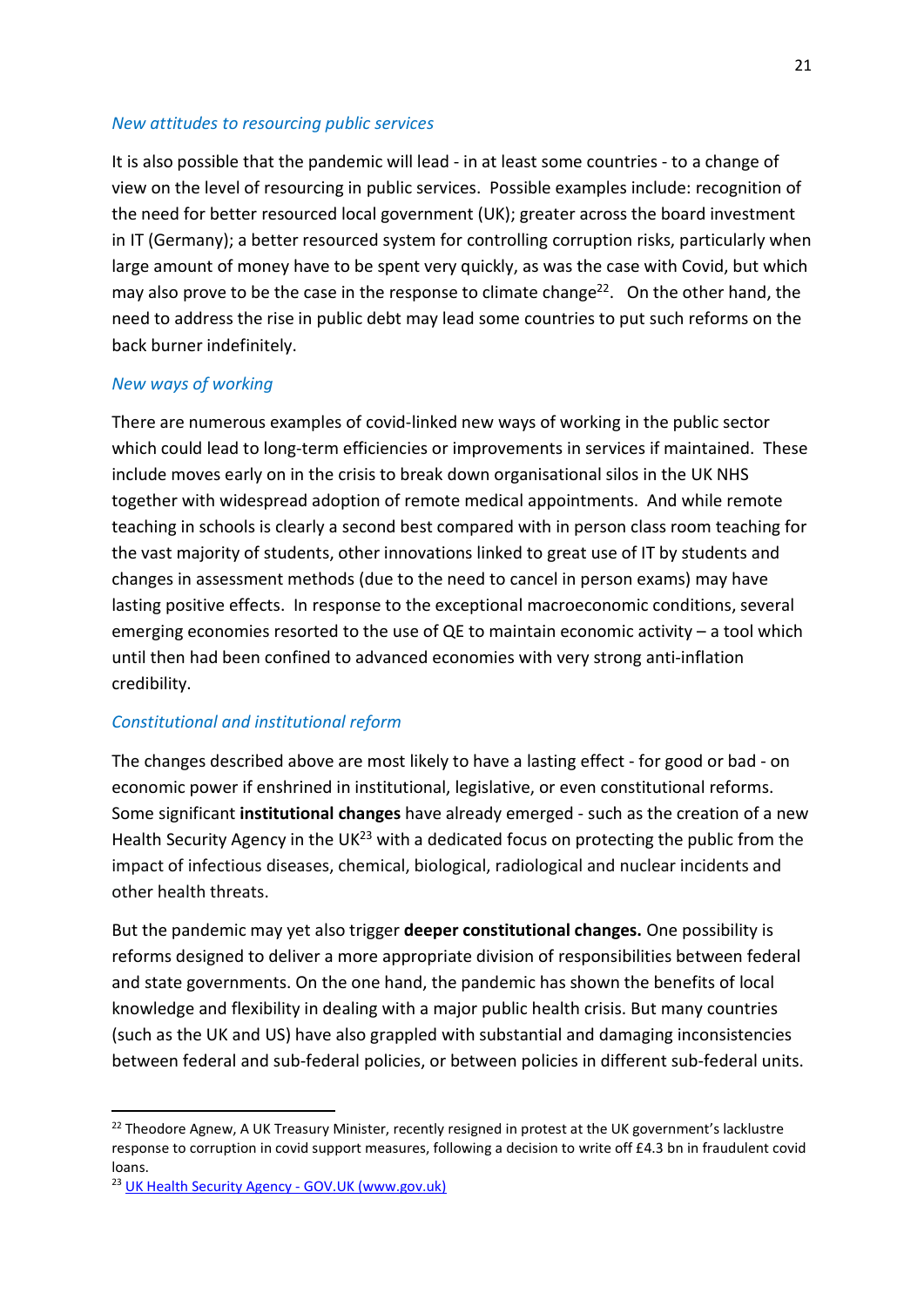These have reduced the effectiveness of the overall public health effort due to confused messages to the public and policies in one region undermining those in another. Reforms focused on tackling these problems in the public health space may potentially have wider benefits for national economies.

While such reforms may take several years to be agreed and even longer to be implemented, there are already two examples in the EU where the pandemic has led to a significant shift in responsibilities. First is the 2020 decision to establish the euro 750bn "Next Gen EU Fund" to be funded collectively by EU member states and administered by the European Commission. While the purpose of this fund has been tightly linked to the special circumstances created by the pandemic, it nonetheless represents a significant precedent, which may open the way to similar responses to future crisis. Secondly, the EU also decided to pursue a common approach to purchasing covid-19 vaccines, and while this led to initial frustration when the EU seemed to be falling behind other countries in securing supplies, it has subsequently turned out to be an effective mechanism. By the end of July 2021, the EU had met its target of providing 70% of adults in the EU with at least one vaccine dose.<sup>24</sup>

Other possible reforms, reflecting concerns over adverse political influence in key pandemic decisions, may put more public-health related decisions in the hands of independent technical authorities working to a given mandate (paralleling the move to independent central banks since the 1990s). This could be particularly important at the global level, with a strengthening of the WHO, but potentially going well beyond that to include mechanisms to ensure sustained funding of pandemic prevention, preparedness and response, or new instruments to maximise the benefits of the global trading system as a shock absorber by minimising the risk that future pandemics will lead to global trade restrictions.

### **Implications**

Improvements in government effectiveness in a given country should raise total factor productivity growth. If sustained, this should boost that country's absolute economic power. Relative economic power will also be boosted vis-à-vis those countries that do not undergo similar changes.

Countries with the most painful experience from Covid-19 may - somewhat counterintuitively - become the best prepared for future outbreaks of a similar infectious disease (this was the experience with East Asian countries that were better prepared for Covid-19 because of their experience with SARS and MERS<sup>25</sup>). But a strong international initiative on pandemic prevention, preparedness and response will increase the chances that countries will learn from each other (rather than having to repeat each other's mistakes).

<sup>&</sup>lt;sup>24</sup>Statement by President von der Leyen on a new milestone in the EU Vaccines Strategy.pdf

<sup>&</sup>lt;sup>25</sup> Middle East Respiratory Syndrome.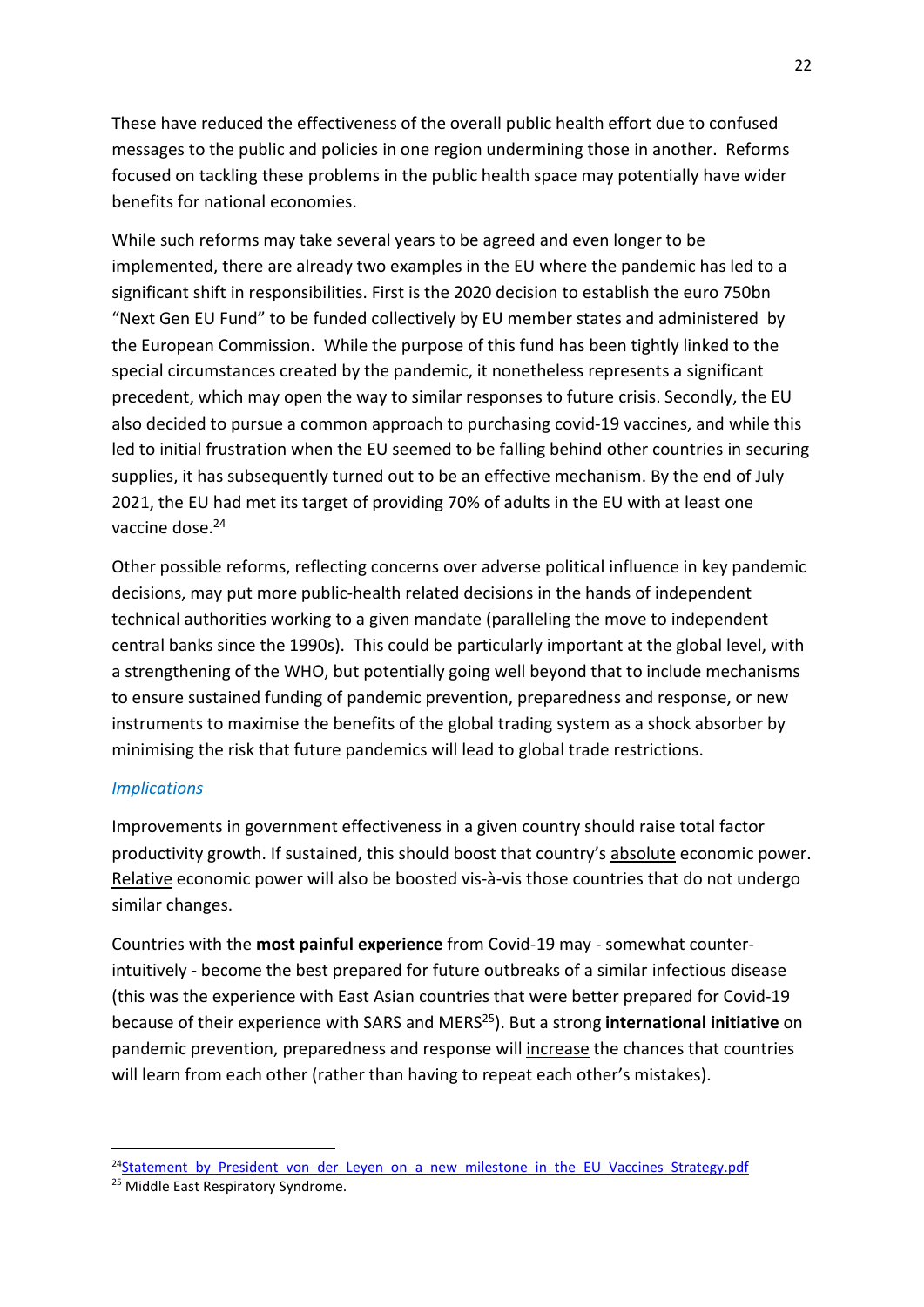Countries with strong governance arrangements, including high levels of transparency and independent audit of government actions, are more likely to learn the right lessons from the pandemic and avoid knee jerk reactions. One can already see differences in the extent to which governments have been ready to learn lessons as the pandemic has progressed. In the UK the government has resisted pressure for an early public inquiry and has said it will not begin until spring 2022, although a number of parliamentary committees have already produced critical reports on aspects of the government's performance.

In addition to the above, richer and better-resourced countries, those that had already begun reforms before the pandemic struck or have public sector unions more amenable to reform, and those with a recent change of government (and hence less "baggage" from past decisions) and/or the opportunity to participate in international initiatives, are likely to go furthest in adopting reforms indicated as desirable by the crisis experience.

### Individual behaviours

The pandemic is leading to fundamental changes in the preferences and behaviour of individual citizens. Such changes are likely to affect all aspects of social and economic life. And, as with the impact of the pandemic on government effectiveness, are likely to be one of the most powerful forces influencing absolute and relative economic power over the long term. The changes to individual behaviour can be categorised under three headings: the impact on citizens as (a) consumers, (b) producers and (c) voters.

### **Consumers**

The pandemic may lead to a long-term shift in attitudes to unhealthy lifestyles, given the higher risk from covid for those with pre-existing conditions, such as obesity. Individuals may change their behaviour autonomously (reducing meat consumption, taking more exercise), or they may respond to government incentives (through sugar taxes etc) in part motivated by government determination to protect future spending in tax-funded public health systems, which might otherwise be absorbed treating patients with covid.

A further driver of change is the likely shift towards much greater working from home. Estimates for advanced countries suggest that a maximum of around 40% of jobs could be carried out from home<sup>26</sup>. This has tended to reduce demand in such diverse areas as commuter transport, casual dining and work clothes. But has also increased demand for DIY products and services and amenities close to where people live. Some of these demand changes will be neutral for economic performance (depending on the scale and of adjustment costs). But there is also scope for the shift to lead to substantial improvements in resource efficiency, productivity and environmental protection. However, whether these are fully realised will depend on how far company leaderships and governments prove willing to accept the related economic adjustments (e.g. by allowing the use of space in metro city centres to change) and possibly force the pace of change through government

<sup>&</sup>lt;sup>26</sup> http://www.csls.ca/ipm/39/Blit-Skuterud-Veall.pdf and ttps://www.nber.org/papers/w26948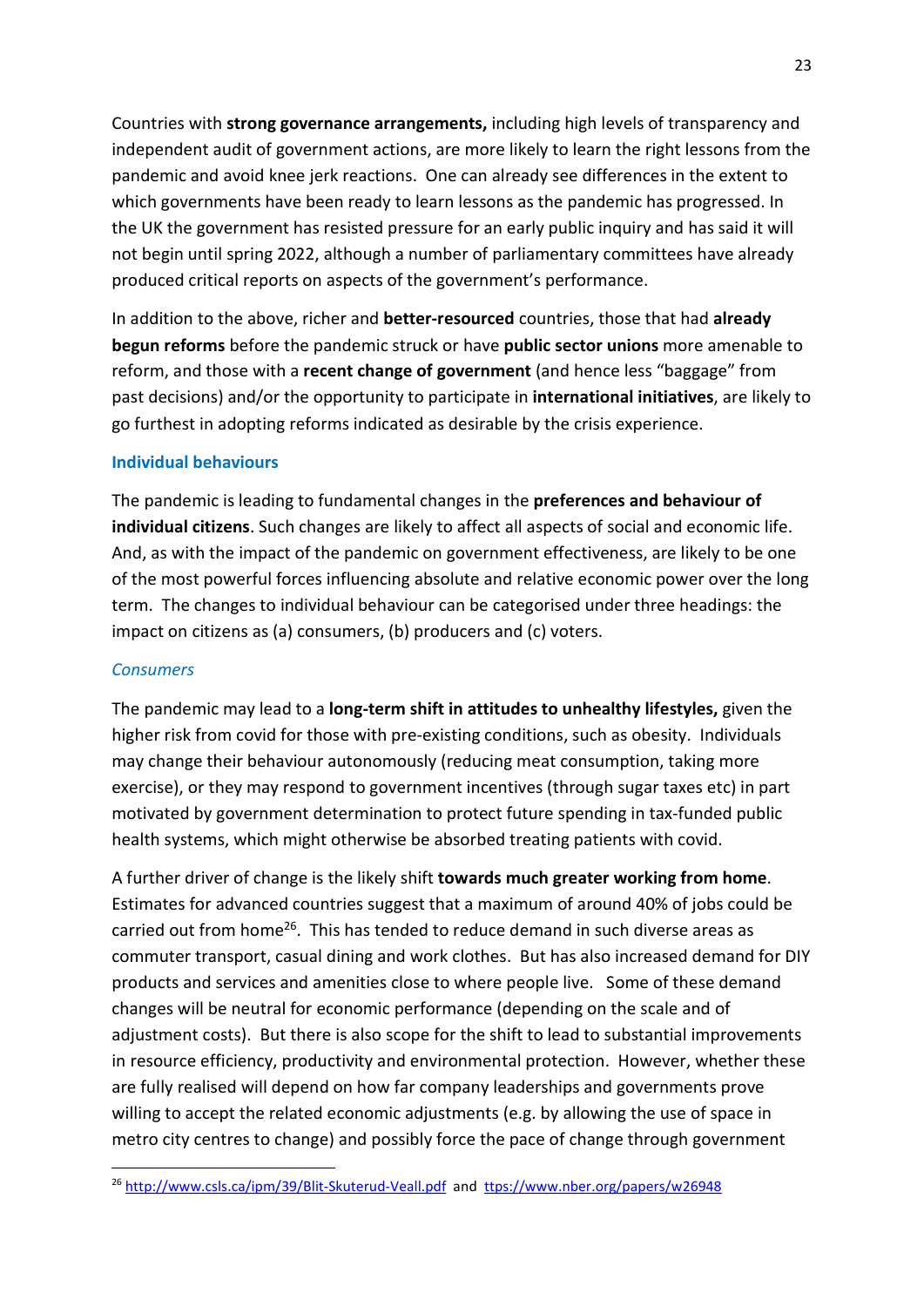regulation. The high level of uncertainty over exactly what the future balance will look like may leave many governments to adopt a laissez faire approach, but this could lead to significant opportunities for positive change being lost.

The growth in consumer demand for on-line services (such as banking and financial services) and retailing has been accelerated by the pandemic, as has government desire (and capability) to provide services to citizens on line.

A major change is also possible - though less certain - in consumer tastes regarding longdistance travel. Virtual meetings may be substituted for business travel even after covid related travel restrictions are lifted, and particularly in circumstances where companies are under pressure to reduce their green-house gas emissions. Environmental concerns may also reduce **demand for leisure** travel, as could any longer-term travel restrictions linked to the pandemic. Additional testing, information gathering and the risk of sudden imposition of much tighter travel restrictions could all become permanent features of long-distance leisure travel. However, the way the travel industry and consumers have responded to rising international terrorism threats, and related measures, over the past half century suggests that the long-term impact on demand could be limited.

### **Producers**

There is evidence in the US of the pandemic leading to a reduction in labour market participation. This could be explained by temporary factors, such as concerns over the health risks of certain jobs, uncertainty over the long-term prospects of contact-intensive economic sectors, or the impact of continuing labour market support measures where they are still in place. But it may also mark a longer-term trend with implications for economic performance and relative economic power. For example, if low skill workers are much less willing to accept a situation in which they have to take several jobs simultaneously, with low pay and benefits, this could lead to a significant shift in the distribution of returns on economic activity towards labour. This could in turn be re-enforced by geopolitical developments which increase the costs and uncertainties of sourcing products via international trade. So far, this shift seems to have been confined to the US among advanced countries, which may reflect the stronger social safety nets in Europe.

### Voters

The pandemic has in general raised voter awareness of the major health and environmental risks the world faces. This may enable some countries more easily to build a consensus around difficult, long-term decisions, on such issues as climate change.

But the handling of the pandemic has also become intensely political, which could have the opposite effect, and reflects the decisions policy makers have been required to make balancing the interests of one group against those of another, or one key principle of public life (such as respect for individual freedoms) against another (the duty to support the collective good and take responsibility for the costs one's actions may impose on others).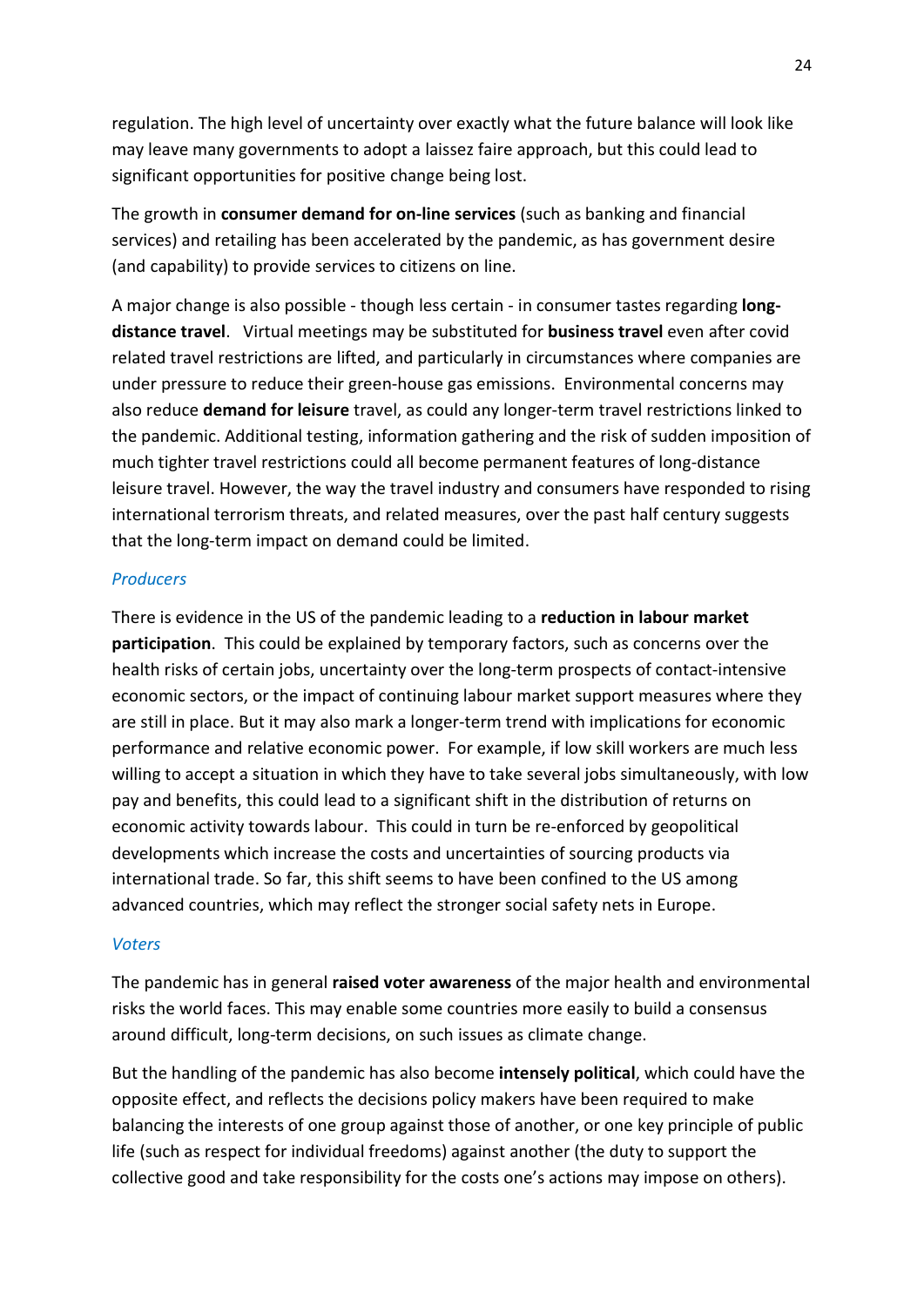The pandemic has both intensified political divisions that already exited in society and created new divisions that did not previously exist, e.g. between those that are more than happy to be vaccinated and those that are hesitant, and as a result may impose substantial health-related costs, not just on themselves, but on society as a whole through public health systems.

Greater divisions in society will typically undermine economic power as it makes it harder to build consensus on difficult, but necessary policies.

# Scenario Analysis

There are two key factors which are likely to have a major effect on the way the pandemic affects the balance of economic power between countries over the longer term.

First, is how long the threat from the virus lasts. Omicron illustrates the scope for the threat both to exceed previous expectations and to change in nature. The new variant is much more infectious than the previous dominant strain (Delta), is more capable of evading the anti-bodies created by previous infection or vaccination, and is less amenable to some anti-viral treatments. But it may also be as much as 50% less dangerous for anyone who is infected and some experts have argued that it could mark a more benign evolution in the virus's mutations to the point where it can be treated like other virus's circulating widely in the human population.

The longer the threat from the virus lasts, the stronger, overall, will be the position of countries with large financial resources, high innovation capacity, strong systems of governance, and a high degree of social cohesion. Positive attitudes towards vaccination and a willingness to accept expert scientific advice are likely to prove even more crucial than they have hitherto, while countries which are flexible and able to learn quickly from their mistakes are also likely to come off better.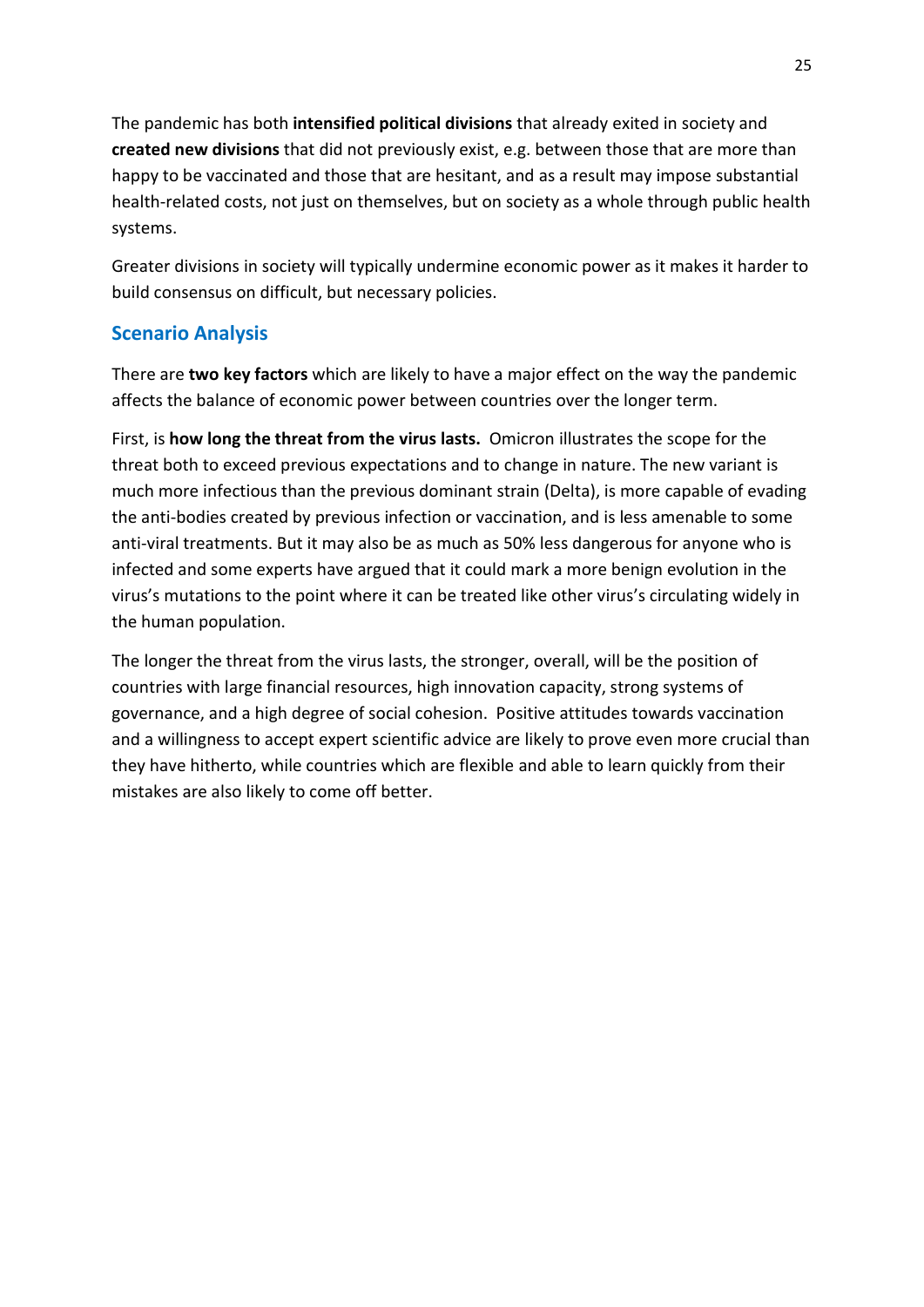### Table 8: Factors Likely to Influence a Country's Ability to Cope Successfully with an Extended Pandemic

|             | <b>Inverted TI</b>     |                           |                            |                        |  |  |
|-------------|------------------------|---------------------------|----------------------------|------------------------|--|--|
|             | Corruption<br>score(1) | Vaccination<br>rate $(2)$ | Innovation<br>capacity (3) | Social<br>conflict (4) |  |  |
|             |                        |                           |                            |                        |  |  |
| India       | 60                     | 50                        | 36.4                       | NA                     |  |  |
| China       | 55                     | 83                        | 54.8                       | <b>NA</b>              |  |  |
| US          | 33                     | 62                        | 61.3                       | 90                     |  |  |
| Japan       | 27                     | 79                        | 54.5                       | 39                     |  |  |
| UK          | 22                     | 71                        | 59.8                       | 52                     |  |  |
| France      | 29                     | 76                        | 55.0                       | 65                     |  |  |
| Germany     | 20                     | 73                        | 57.3                       | 56                     |  |  |
| Brazil      | 62                     | 69                        | 34.2                       | ΝA                     |  |  |
| Singapore   | 15                     | 81                        | 57.8                       | 33                     |  |  |
| Denmark     | 12                     | 81                        | 57.3                       | NA                     |  |  |
| Switzerland | 16                     | 66                        | 65.5                       | NA                     |  |  |
| South Korea | 38                     | 85                        | 59.3                       | 90                     |  |  |
|             |                        |                           |                            |                        |  |  |

1. Transparency International Corruption Perceptions Index 2021.

This shows 100-index. Thus a high score means a high level of perceived corruption.

2. Percentage of population fully vaccinated, as of 28.1.22, WHO Dashboard.

3. Global Innovation Index 2021. A high index means high innovative capacity.

4. Percentage of people who say there are very strong conflicts between people who support different political parties. Pew Research Centre, Spring 2021 Global Attitudes Survey.

Table 8 seeks to capture some of these considerations for a range of countries using a number of indices. Singapore performs strongly across the board, as does Japan, and to a large extent Germany. Despite its strong position on innovation, the US appears less well prepared than the leading EU countries for an extended pandemic due to a relatively low vaccination rate for an advanced country (reflecting vaccine hesitancy), a high degree of social polarisation and relatively weak governance. China does well on attitudes to vaccination and innovation capacity, but is undermined by weak governance.

The impact of an extended pandemic on individual countries' economic power will also depend on the precise reasons for the extension (most likely new variants that bypass the protection we have from current vaccines) and the policies adopted in response. For example, if foreign travel remains heavily restricted, this will have a disproportionate effect on those countries that rely on travel hubs and international tourism.

A second key influence will be the strength of the collective international response to the challenges posed by the pandemic. To date this has been much more limited than one would have expected given the nature of the crisis - a global pandemic. In line with the "America First" stance of the Trump Administration, the initial economic policy responses by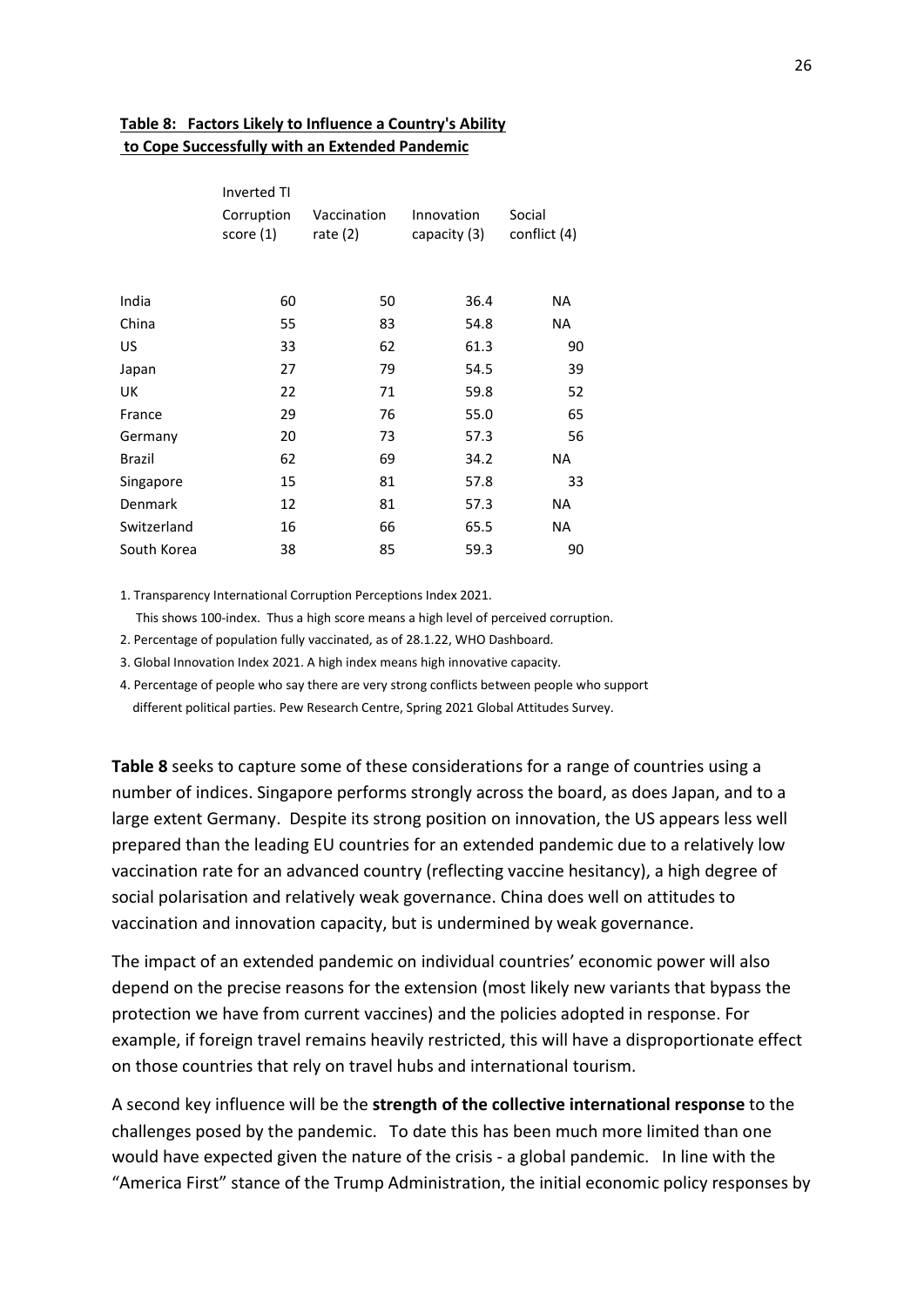advanced country central banks and finance ministries were almost entirely determined at national level (and without explicit ex ante coordination) while the International Financial Institutions operated very largely within their existing resource envelopes. In the first year of the crisis, the only significant area of economic policy coordination was on the G20 Debt Service Suspension Initiative (DSSI) agreed in April 2020 which provided cash flow relief to vulnerable low-income countries.

With the accession of the Biden Administration in January 2020, international economic cooperation has picked up, notably with agreement on a US\$650 allocation of Special Drawing Rights (SDRs) by the IMF to boost global liquidity. But even now, the level of cooperation is falling well short of what is needed. The DSSI has now ended and its successor mechanism, the "Common Framework for Debt Treatments after the DSSI" which is intended to provide long-term relief to countries in debt distress is moving very slowly, in part due to disputes over implementation between China and the West. At the same time the Access to Covid Tools (ACT) - Accelerator partnership, launched by WHO and partners, in April 2020 to deploy tests, treatments and vaccines in response to covid closed its 20-21 budget with a funding shortfall of US\$14.3bn<sup>27</sup>.

If this pattern continues it will mean two things. First, that the global threat from the pandemic will continue longer than would otherwise be the case, making all countries worse off. And second that the divergence between countries that are relatively well equipped to deal with the pandemic and those that are not will become substantially larger.

At present, the prospect of increased commitment to finding cooperative international solutions looks limited, particularly given the prospect that President Biden could become even more constrained by Congress after the autumn mid-term elections in the United Sates. However, this could yet change unpredictably, perhaps as a result of a political shift away from populism in a number of members of the G20 and/or a sudden increase in the perceived threat from the virus. In the event this does happen, it will not only favour poorer countries that are dependent on international assistance, but also those countries, such as the EU and Singapore, that find it relatively straight forward to operate within strong international frameworks.

### Summary and conclusions

The paper has provided an **analytical framework** within which to think about the likely impact of the pandemic on the balance of economic power internationally. It has emphasised the enormous remaining uncertainty, both about the way the pandemic will evolve from here on and also over how key actors will respond to different future scenarios. Notwithstanding this key caveat, it has also sought to give some initial indications as to how specific countries or types of countries are likely to fare over the medium to long-term.

<sup>&</sup>lt;sup>27</sup> The funding gap for 2021-22 is currently \$23.2bn.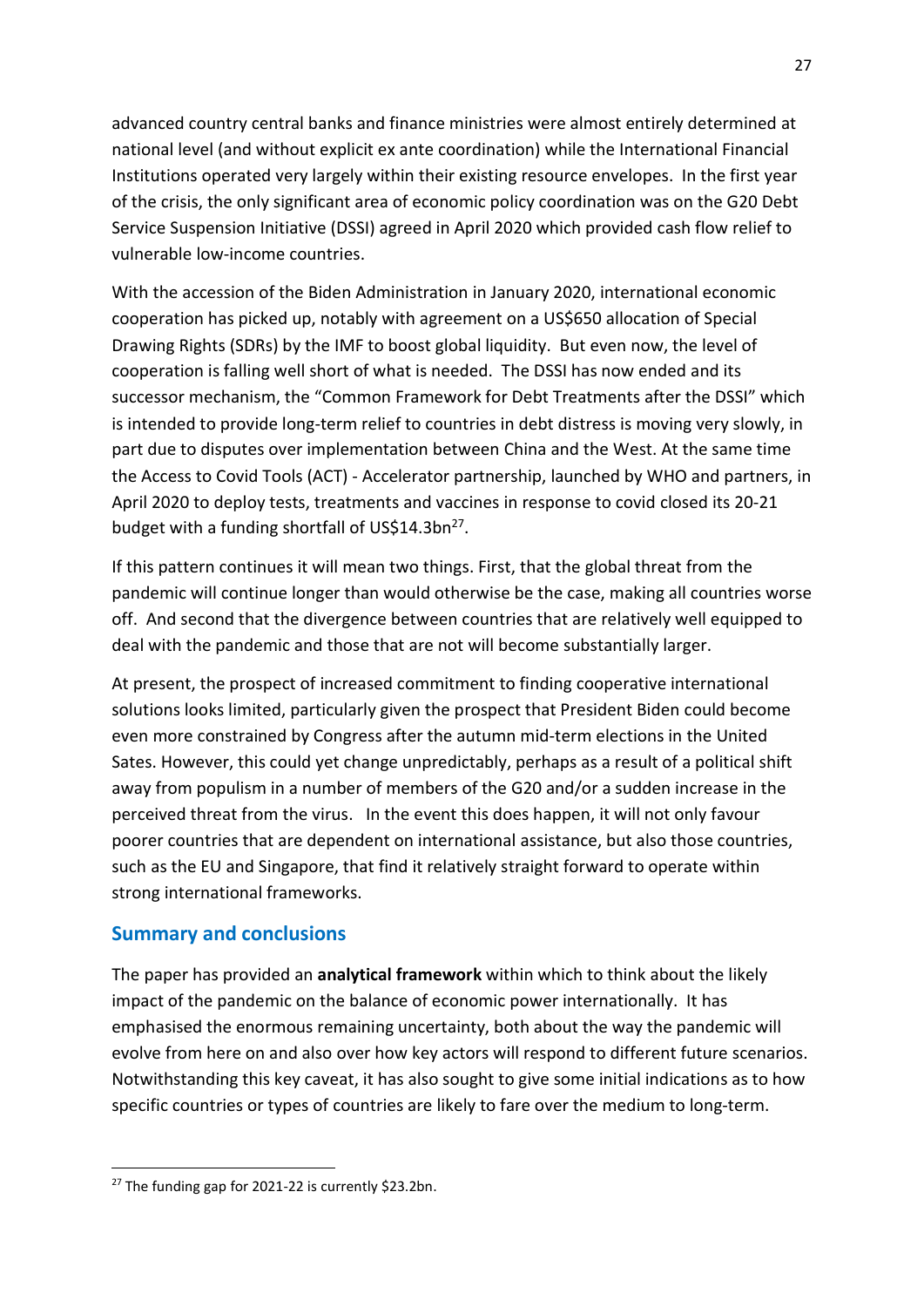The paper has described the enormous one off financial and non-financial costs resulting directly from the pandemic and from the measures taken to combat it. These are spread very differently across countries, reflecting both their initial attributes (e.g. whether they had the capacity to undertake financial support for their economies on a massive scale), but also their policy choices ("living with covid" vs "no covid"). However, it argues that, if the right policy measures are adopted (including prioritising remedial measures for losses in human capital), these disparate effects need not have a lasting effect on the balance of economic power. Moreover, there is plenty of technical advice on what to  $do^{28}$ .

On the other hand, the paper also identifies, two areas where the pandemic is likely to affect the long-term characteristics and capabilities of individual countries - government effectiveness and the individual behaviour of citizens - and makes the case that these effects could have lasting consequences for the balance of economic power. Corporate behaviour is also likely to change substantially, but this is less likely to affect the position of one country relative to another

While there has been considerable variance in performance up to this point, the earlier analysis suggests it will be countries with a high degree of social consensus, strong governance, high quality public services, a positive attitude towards scientific expertise and advice, and high innovative capacity that are likely to fare best, and that the longer the pandemic lasts the better they will do.

This group includes a number of members of the European Union (particularly its Scandinavian members, but also Germany and possibly France) and developed East and South East Asian economies (Japan, Korea, Taiwan and Singapore). Within the EU an important question will be whether the more successful countries will influence the weaker ones to perform better, either through example, or through EU level coordination mechanisms, such as the Next Generation EU Fund.

The UK could yet also be part of this high performing group, though this will depend critically on whether appropriate policies are adopted to deal with the very high one off non-financial costs incurred during the pandemic, to learn the lessons from mistakes (and successes) made in handling the pandemic to date and to capture the benefits of the technological transformation it has brought about<sup>29</sup>.

The US's very strong innovative capacity will clearly be an asset in responding to the continuing effects of the pandemic, but its overall performance looks likely to be undermined by political divisions and distrust of science within large segments of the population. President Biden's inability to date to pass a comprehensive stimulus package with spending focused on urgent social needs illustrates the problem. China also has a

<sup>&</sup>lt;sup>28</sup> For example, the IMF has produced a tool kit on how to avoid reducing spending too rapidly.

<sup>&</sup>lt;sup>29</sup> Recent decisions to prioritise the return to normality over maintaining relatively light public health precautions, to require civil servants to return to their offices (regardless of need), and the apparent handling of losses through fraud on covid support loans, to not bode well in this respect.